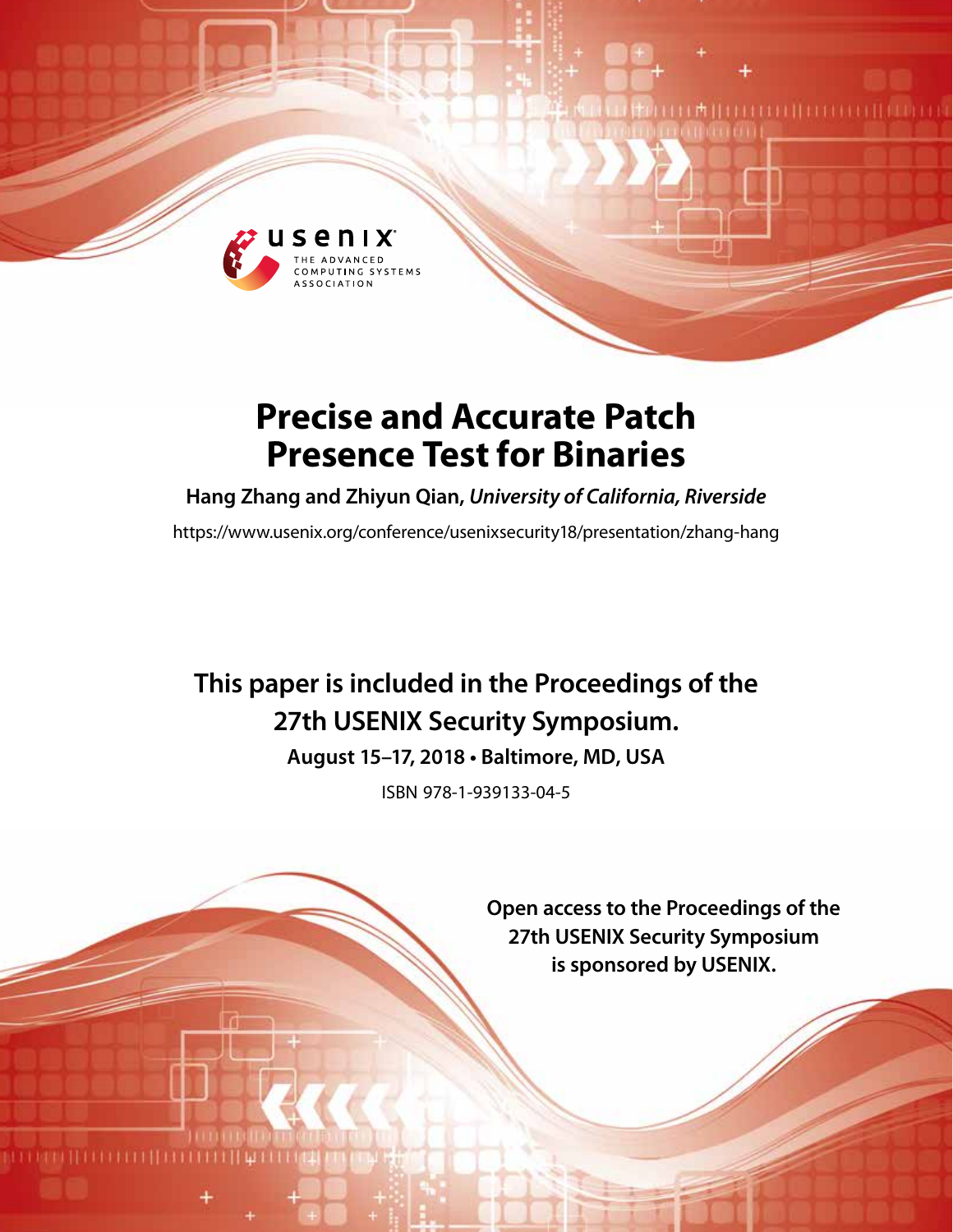# Precise and Accurate Patch Presence Test for Binaries

Hang Zhang *University of California, Riverside hang@cs.ucr.edu*

Zhiyun Qian *University of California, Riverside zhiyunq@cs.ucr.edu*

## Abstract

Patching is the main resort to battle software vulnerabilities. It is critical to ensure that patches are propagated to all affected software timely, which, unfortunately, is often not the case. Thus the capability to accurately test the security patch presence in software distributions is crucial, for both defenders and attackers.

Inspired by human analysts' behaviors to inspect only small and localized code areas, we present FIBER, an automated system that leverages this observation in its core design. FIBER works by first parsing and analyzing the open-source security patches carefully and then generating fine-grained binary signatures that faithfully reflect the most representative syntax and semantic changes introduced by the patch, which are used to search against target binaries. Compared to previous work, FIBER leverages the source-level insight strategically by primarily focusing on small changes of patches and minimal contexts, instead of the whole function or file. We have systematically evaluated FIBER using 107 real-world security patches and 8 Android kernel images from 3 different mainstream vendors, the results show that FIBER can achieve an average accuracy of 94% with no false positives.

# 1 Introduction

The number of newly found security vulnerabilities has been increasing rapidly in recent years [3], posing severe threats to various software and end users. The main approach used to combat vulnerabilities is patching; however, it is challenging to ensure that a security patch gets propagated to a large number of affected software distributions, in a timely manner, especially for large projects that have multiple concurrent development branches (*i.e.,* upstream versus downstream). This is due to the heavy code reuse in modern software engineering practice [16, 23, 20]. Thus, the capability to test whether a certain security patch is applied to a software distribution is crucial, for both defenders and attackers.

To better facilitate the discussion of the paper, we differentiate the goal and scope of *patch presence test* from those of the more general *bug search*. Patch presence test, as its name suggests, checks whether a specific patch has been applied to an unknown target, assuming the knowledge of the affected function(s) and the patch itself, *e.g.,* "whether the heartbleed vulnerability of an openssl library has been patched in the tls1 process heartbeat() function". Bug search, on the other hand, does not make assumptions on which of the target functions are affected and simply look for all functions or code snippets that are similar to the vulnerable one, *e.g.,* "which of the functions in a software distribution looks like a vulnerable version of tls1 process heartbeat()." Our study focuses on the more specific problem of *patch presence test*, which aims to offer a precise and accurate answer. With this in mind, both lines of work have been studied in the following contexts:

Source to source. This type of work operates purely on source code level. Source code is required for both the reference and target. In recent studies, it is also typically assumed that patches about specific bugs are available.

Binary to binary. These work do not need any source code. Both the reference and target are in binary, thus all comparisons are based on binary-level features only. It does not assume the availability of patch information (about which binary instructions are related to a patch).

In this paper, we consider a new category of "source to binary", which is a middle ground between the above two, based on the following observations. First, open source has become a trend in computer world nowadays with an exploding number of software open sourced with full history of commits and patches (*e.g.,* hosted on github) [4]. In fact, most of the binary-only bug search studies include software such as Linux and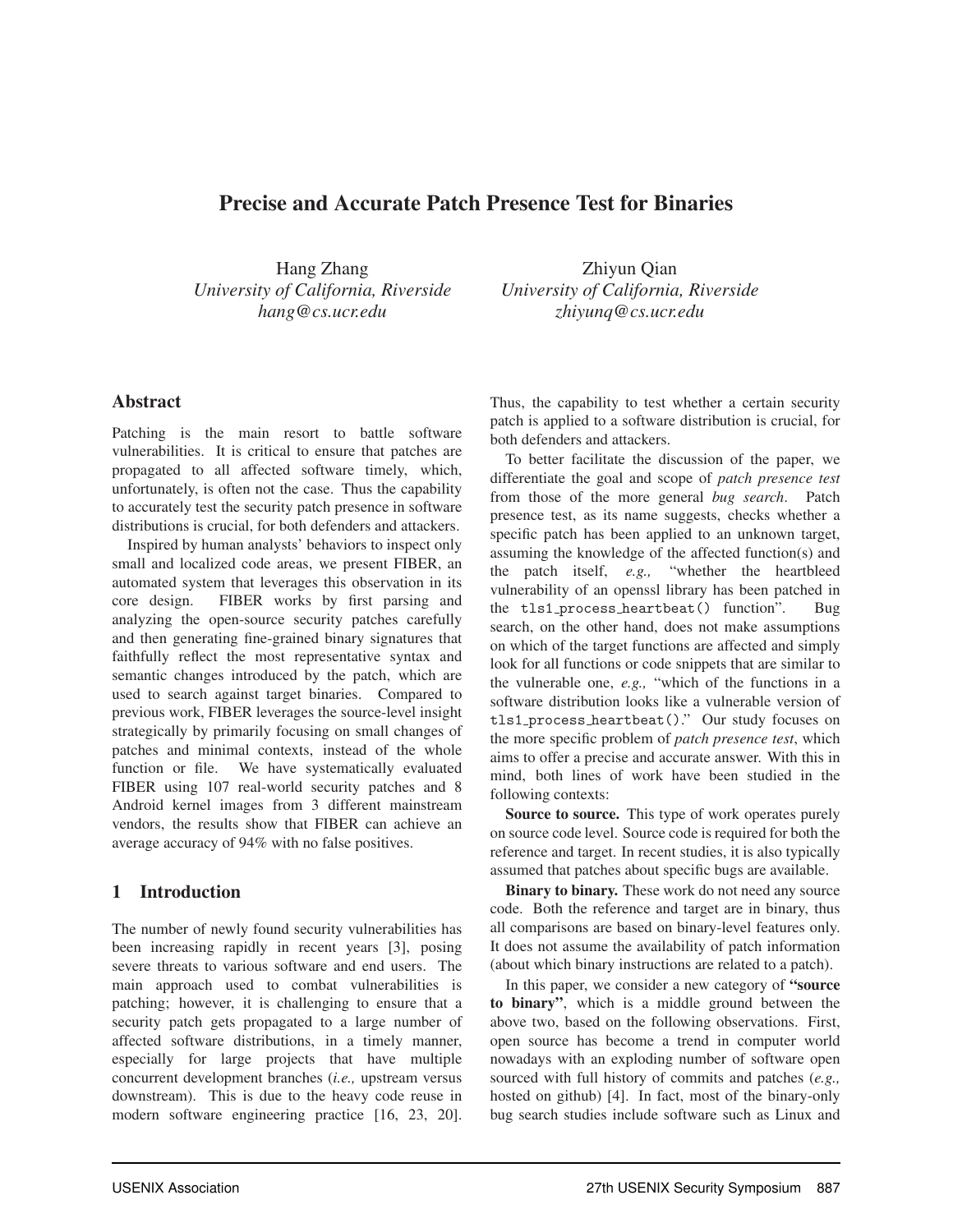openssl. Second, many open-source code or components are widely reused in closed-source software, *e.g.,* libraries and Linux-based kernels in IoT firmware [13, 26]. This is a critical change that allows us to leverage the source-level insight that can inform the binary patch presence test.

Unfortunately, the closely related work on binary-only bug search misses an important link in order to be twisted to perform accurate patch presence test. Due to its extremely large scope, they are forced to use similarity-based fuzzy matching (inherently inaccurate) to speed up the search process, instead of the more expensive yet more accurate approaches. As a result, most of the existing solutions usually take the whole functions for comparison [26, 27, 13, 31]. However, since security patches are mostly small and subtle changes [30], similarity-based approaches cannot effectively distinguish patched and un-patched versions.

In this paper, we propose FIBER, a complementary system that completes the missing link and takes the similarity-based bug search to the next level where we can perform precise and accurate patch presence test. Fundamentally, FIBER addresses the following technical problem: "how do we generate binary signatures that well represent the source-level patch"? We address this problem in two steps: First, inspired by typical human analyst's behaviors, we will pick and choose the most suitable parts of a patch as candidates for binary signature generation. Second, we generate the binary signatures that preserve as much source-level information as possible, including the patch and the corresponding function as a whole.

We summarize our contributions as follows:

(1) We formulate the problem of patch presence test under "source to binary", bridging the gap from the general bug search to precise and accurate patch presence test. We then describe FIBER — an automatic, precise, and accurate system overcoming challenges such as information loss in the binaries. FIBER is open sourced<sup>1</sup>.

(2) We design FIBER inspired by human behaviors, which picks and chooses the most suitable parts of a patch to generate binary signatures representative of the source-level patch. Besides, the test results can also be easily reasoned about by humans.

(3) We systematically evaluate FIBER with 107 real word vulnerabilities and security patches on a diverse set of Android kernel images <sup>2</sup> with different timestamps, versions and vendors, the results show that FIBER can achieve high accuracy in security patch presence test. We discover real-world cases where critical security patches fail to propagate to the downstreams.

# 2 Related Work

In this section, we discuss the related work primarily under bug search and how they are currently applied to the patch presence test problem. We divide them as sourcelevel and binary-level.

Source-level bug search. Many studies focused on finding code clones both inside a single software distribution and across distributions [18, 22, 17, 16, 20]. The general goal is to find code snippets similar to a given buggy one — a more general goal that can be twisted to also conduct patch presence test. Since bug search typically does not limit the search scope to only a single function, it needs to face potentially millions of lines of code in large software [16]. Due to the scalability concern, bug search solutions are typically framed as some form of similarity matching using features extracted from the source code, including plain string [8], tokens [18, 22, 16, 20], and parse trees [17]. Unfortunately, this makes it challenging to ascertain whether the identified similar code snippets have been patched; this is because the patched and un-patched versions can be similar (especially for security patches that are often small) [16].

Binary-level bug search. Similar to the source-level work, binary-level approaches follow a similar principle of finding similar code snippets. To overcome the challenge of lack of source-level information, *e.g.,* variable type and name, these solutions need to look for alternative features such as structure of the code [19, 13, 31]. Since the "binary to binary" bug search does not assume the availability of symbol tables, they are forced to check out every single function in the target even if it only intends to conduct an accurate patch presence test on a specific function. For example, given a vulnerable function, Genius [13] and Gemini [31] are essentially looking for the same affected function(s) in the complete collection of functions in a target binary. Due to the scalability concern again, these features and solutions are engineered for speed instead of accuracy. BinDiff [2] and BinSlayer [9] check the control flow graph similarity based on isomorphism. As more advanced solutions, Genius [13] and Gemini [31] extract feature representations from the control flow graphs and encodes them into graph embeddings (high dimensional numerical vectors), which can speed up the matching process significantly. Unfortunately, under the huge search space, more accurate semantics-based solutions are not believed to be scalable [13, 31]. For instance, Pewny *et al.* [26] computes I/O pairs of basic blocks to

<sup>1</sup>https://fiberx.github.io/

<sup>2</sup>Although Android follows open-source license, many Android device vendors still do not publish their source code or only do that periodically (with significant delays) for certain major releases.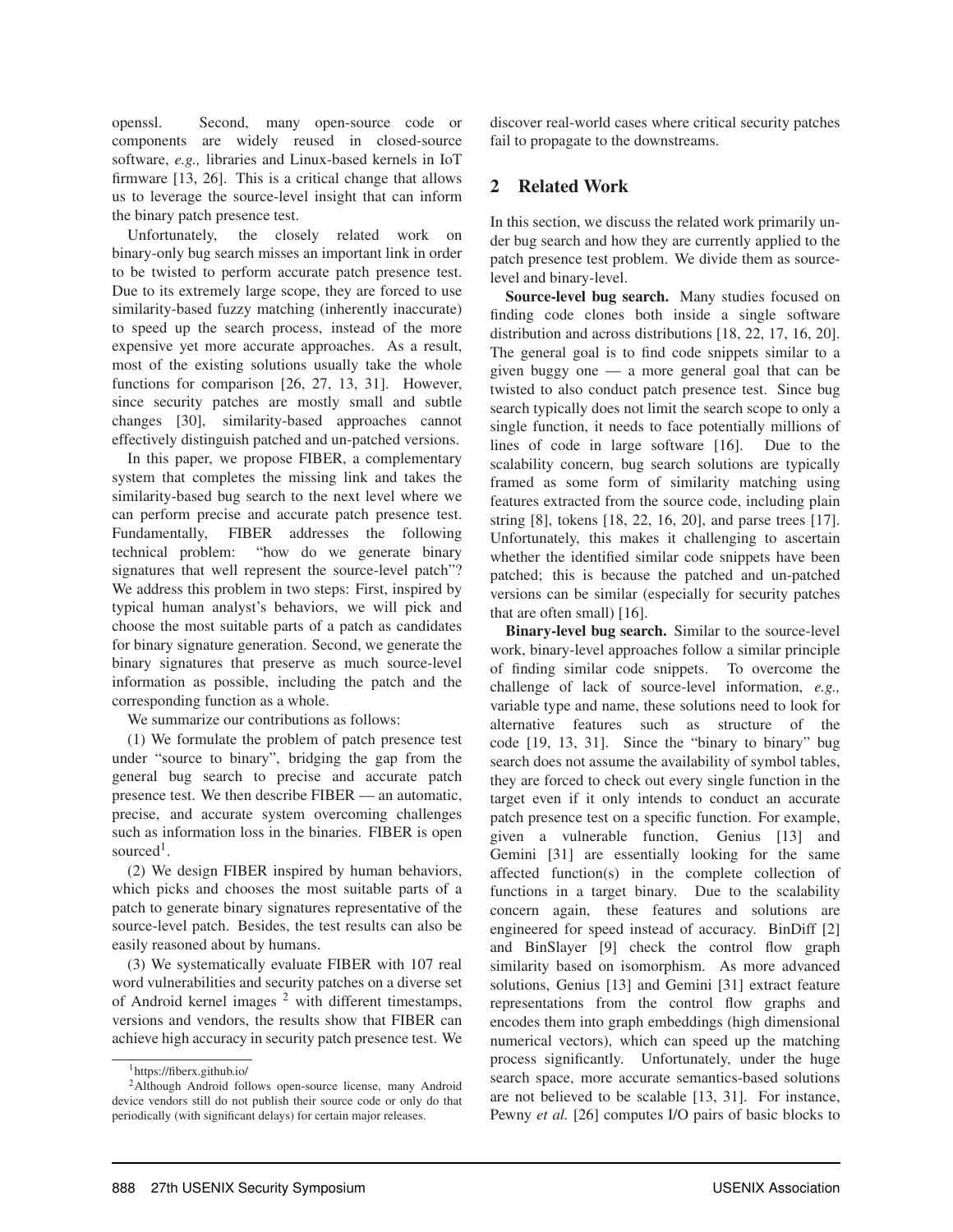match similar basic blocks in a target function. BinHunt [14] and iBinHunt [24] use symbolic execution and theorem provers to formally verify basic block level semantic equivalence.

FIBER is in a unique position that leverages the source-level information to answer a more specific question — whether the specific affected function is patched in the target binary. To our knowledge, Pewny *et al.*'s work [26] is the only one that claims source-level patch information can be leveraged to generate more fine-grained signatures for bug search (although no implementation and evaluation). However, its goal is still focused on bug search instead of patch presence test, which means that it still attempts to search for similar (un-)patched code snippets (in binary) in the entire target, making it too fuzzy to answer the problem of patch presence test.

Finally, binary-level bug search has been extended to be cross-architecture [27, 26, 13, 31]. FIBER naturally supports different architectures with the assumption that source code is available, allowing us to generate different signatures for different compiled binaries.

# 3 Overview

In this section, we first walk through a motivating example to summarize FIBER's general intuition, then position FIBER in a larger picture.

A motivating example. We pick the security patch for CVE-2015-8955, a Linux kernel vulnerability, to intuitively demonstrate a typical workflow of patch presence test which FIBER closely emulates. The patch is shown in Fig  $1<sup>3</sup>$  To test whether this patch exists in the target binary, naturally we will follow the steps below:

Step 1: Pick a change site (*i.e.,* sequence of changed statements). At first glance, we can see that the patch introduces multiple change sites. However, not all of them are ideal for the patch presence test purpose. Line 1-5 adds a new parameter "pmu" for original function, which will be used by the added "if" statement at line 11. Another change is to move the assignment of "armpmu" from line 7 to line 17. The "to\_arm\_pmu()" used by the assignment is a small utility macro, which will result in few instructions without changing the control flow graph (CFG), making it difficult to be located at binary level. However, the added "if" statement at line 11 will introduce a structural change to the CFG, besides, it also has a unique semantic as it involves the newly added function parameter. Therefore,



Figure 1: Patch of CVE-2015-8955

it is natural to consider line 11 a more suitable indicator of patch presence.

Step 2: Rough matching. Now we have decided to search in the target binary function for the existence of line 11 in Fig 1, typically we will start from matching the CFG structure since it is easy and fast. This step can be similarly carried out in the source code level also. Specifically, one condition in the "if" statement will generally lead to a basic block with two successors, Thus for line 11, we will first try to locate those basic blocks with out-degrees of 2. Besides, one successor of the basic block should be the function epilogue since at line 12 the function will return if passing the checks at line 11. In Fig 1 we also show a part of the CFG generated from a patched Android kernel image, we can see that both the bolded basic block and the basic block right of it satisfy this requirement.

Step 3: Precise matching. Out of the two candidate basic blocks in the target binary, we now should need some semantic information to further distinguish them. Ideally, if we have the source level information such as variable names, a human can typically make a decision already (assuming the target function does not change variable names). With limited information at the binary level, we need to map the binary instructions to source-level statements somehow. This is usually a time-consuming process for human analysts, since they typically need to understand which register or memory location corresponds to which source-level variable.

<sup>3</sup>For simplicity, we include only one of the two changed functions in the patch and removed comments and context lines. The full patch can be found in [6].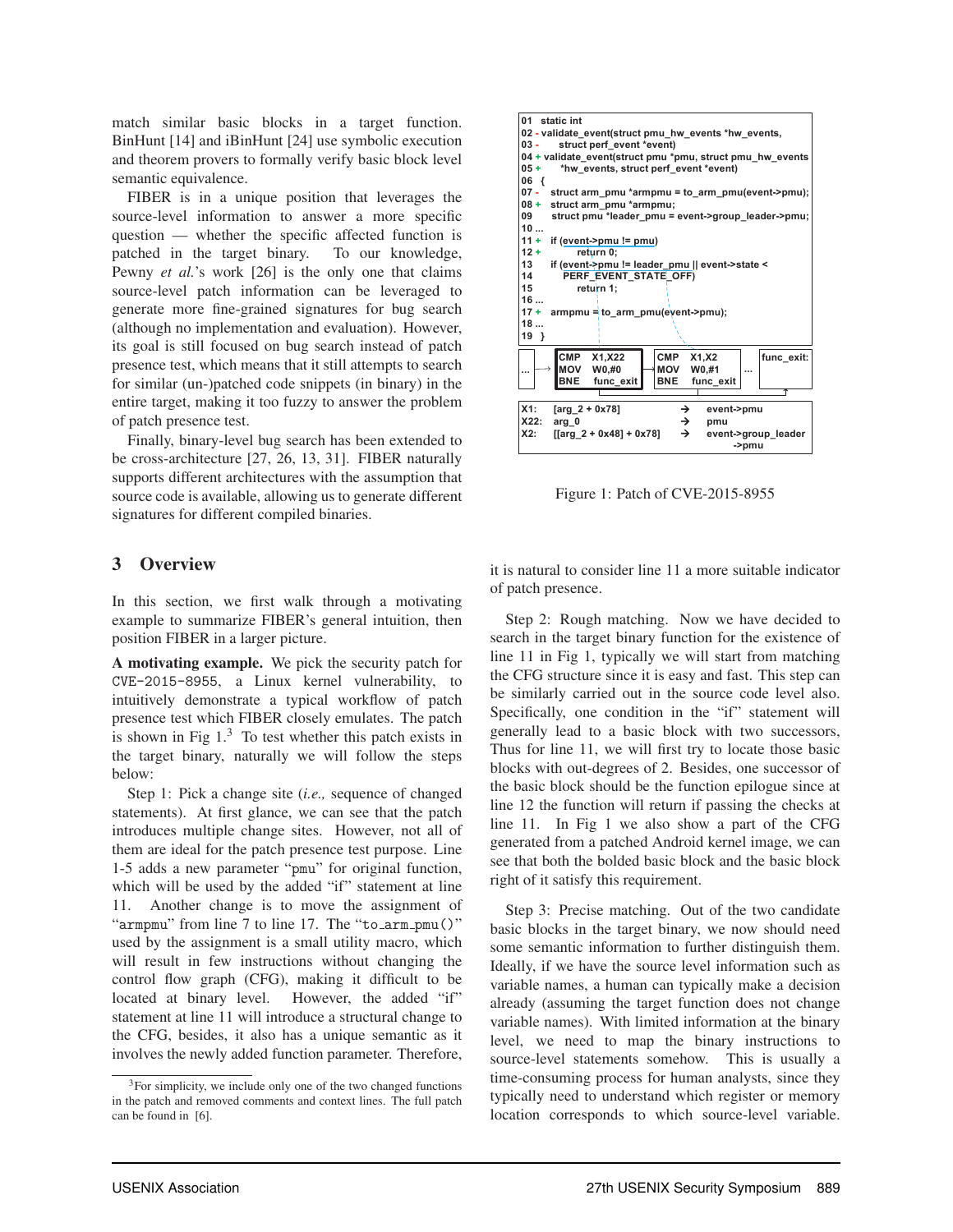Following the same example in Fig  $1<sup>4</sup>$ , an analyst needs to inspect the registers used in the "cmp" instruction of candidate blocks. Specifically, by tracking the register's origin (listed at the bottom of Fig 1), we can finally tell the differences of the two "cmp" instructions and correctly decide that the bolded basic block is the one that maps back to line 11.

System architecture. Fig 2 illustrates the system architecture, which is abstracted from human analysts' procedure. It has four primary inputs: (1) the source-level patch information; (2) the complete source code of a reference; (3) the affected function(s) in the compiled reference binary; (4) the affected functions in the target binary. It is obvious that (4) is readily available if the symbol table is included in the target binary (*e.g.,* true in most Linux-based kernel images). However, in the more general case we do not make this assumption, neither do the state-of-the-art binary-only bug search work [13, 31, 26]. Fortunately, these similarity-based approaches solve this very problem by identifying functions in the target binary that look similar to a reference one, thus the symbol table of the target binary can actually be inferred — in addition to research studies [13, 31], BinDiff [2] also has a built-in functionality serving this purpose. We leave the integration of such functionality into FIBER as future work, since all kernel images as test subjects in our evaluation have embedded symbol tables.

This shows that the similarity-based bug search and the more precise patch presence test are in fact not competing solutions; rather, they complement each other. The former is fast/scalable but less accurate; the latter is slower but more accurate. In a way, bug search acts as a coarse-grained filter and outputs a ranked list of candidate functions which can be used as input (4) of FIBER for further processing. Since the search space of FIBER is now constrained to only a few candidate functions (one if with symbol table), it opens up the more expensive analysis.

With the inputs in mind, we now describe the three major components in FIBER:

(1) Change site analyzer. A single patch may introduce more than one change site in different functions and one change site can also span over multiple lines in source code. Change site analyzer intends to pick out those most representative, unique and easy-to-match source changes by carefully analyzing each change site and the corresponding reference function(s), mimicking what a real analyst would do. Besides, during this process, we can also obtain useful source-level insight regarding the change



Figure 2: Workflow of FIBER

sites (*e.g.,* the types of statements and the variables involved), which can guide the later signature generation and matching process.

(2) Signature generator. This component is responsible for translating source-level change sites into binary-level signatures. Essentially this step requires an analysis to ensure that we can map binary instructions to source-level statements, which is challenging because of the information loss during the compilation process. The key building block we leverage is binary symbolic execution for this purpose.

(3) Matching engine. The matching engine's task is to search a given signature in the target binary. To do that, we first need to locate the affected function(s) in the target binary with the help of the symbol table. Then the search is done by first matching the syntax represented by the topology of a localized CFG related to the patch (a much quicker process), and then the semantic formulas (slower because of the symbolic execution). This process is similar to the one described in the motivating example.

It is worth noting that as long as a signature is generated for a particular security patch, it can then be saved and reused for multiple target binaries, thus we only need to run the analyzer and generator once for each patch.

Scope. (1) FIBER naturally supports analyzing binaries of different architecture and compiled with different compiler options. This is because of the availability of source code, which allows us to compile the source code into any supported architecture with any compiler options. More details will be discussed in §5 and §6.

(2) FIBER is inherently not tied to any source language although currently it works on C code. We do require debug information to be generated (for our reference binary) by compilers that can map the binary instructions back to source level statements as will be discussed in §4.3. All modern C compilers can do this for example.

<sup>4</sup> We use AArch64 assembly instructions in this example, if not explicitly stated, the same assembly instructions will also be used in all other examples across the paper.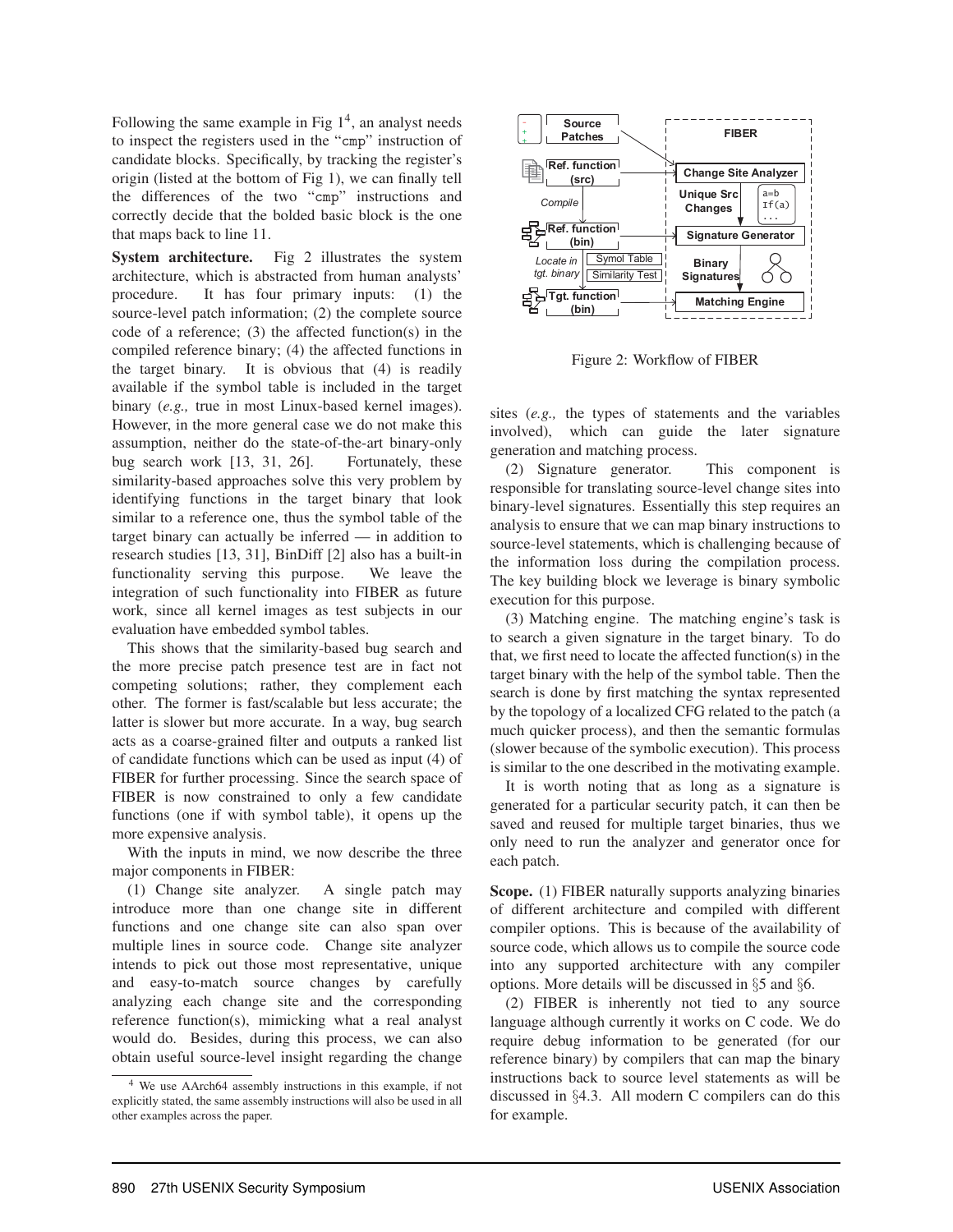Potential users and usage scenarios. We envision third-party auditors/developers will be FIBER's primary users, such as independent security researchers, security companies, software integration companies that rely on code/binaries supplied from others. Even for first-party developers, checking security patches at the binary level offers an extra layer of safety. As will be shown in §6.4, some vendors indeed forgot to patch critical vulnerabilities even though they have source access (*i.e.,* human errors), while systems like FIBER could have caught it.

## 4 System Design

In this section, we describe FIBER's design in depth by walking through the requirement of signatures and the design of each component.

# 4.1 Signature

The signature is what represents a patch. In general, we have two criterion for an "ideal" signature:

(1) Unique. The signature should not be found in places other than the patch itself. Otherwise, it is not unique to the patch. Specifically, it should not exist in both the patched and un-patched versions. This means that the signature should not be overly simple, which may cause it to appear in places unrelated to the patch.

(2) Stable. The signature should be robust to benign evolution of the code base, *e.g.,* the target function may look different than as the reference due to version differences. This means that the signature should not be overly complex (related to too many source lines), which is more likely to encounter benign changes in the target, creating false matches of the signature.

As we can see, the above two seemingly conflicting requirements ask for a delicate balance in signature generation, which we will elaborate in this section. Fundamentally, we need to pick a unique source change from a patch for which we believe a corresponding binary signature can be generated that well represents it. What works in our favor is that the reference and target function should share significant variable-level semantics. Assuming both versions are patched, things like "how a variable is derived and dereferenced" and "how a condition is derived" should be the very much the same. The binary signature simply need to carry this necessary information to recover the semantics present in the source.

Informally, we define a binary signature to be a group of instructions, that not only structurally correspond to the source-level signature, but also are annotated with sufficient information (*e.g.,* variable-level semantics) so that they can be unambiguously mapped to the original source-level change site. We will elaborate the translation process in §4.3.

# 4.2 Change Site Analyzer

The input of the change site analyzer is a source patch and the reference code base. It serves two purposes. (1) Since a patch may introduce multiple change sites within or across different functions, the analyzer aims to pick a suitable signature according to the criterion mentioned in §4.1. (2) Another goal is to gain insights of the patch change sites, from which the binary signature generator will benefit. We divide this process into two phases and detail them as below.

### 4.2.1 Unique Source Change Discovery

A patch can either add or delete some lines, thus we can either changes based on either the absence of patch (*i.e.,* existence of deleted lines) or presence of patch (*i.e.,* existence of added lines). For the purpose of discussion, we assume that our signature generation is based on the presence of patch and focused on the added lines; the opposite can be done similarly. The general strategy is to start from a single statement and gradually expand if necessary. For each added statement in the patch, the following steps will be performed:

(1) Uniqueness test. Basically, a statement has to exist in only the added lines of the patch and nowhere else (*e.g.,* un-patched code bases)". For this, we can apply a simple token-based sequence matching using a lexer [16]. We wish to point out that this uniqueness test captures not only token-based information but also semantic-related information. For instance, the example source signature in Fig 1 at line 11 encodes the fact that the first function parameter is compared against a field of the last parameter, and this semantic relationship is unique (which we need to preserve in binary signatures).

(2) (*optional*) Context addition. If no single statement is unique, we consider all its adjacent statements as potential context choices. The "adjacent" is bi-directional and on the control flow level (*e.g.*, the "if" statement has two successors and both of which can be considered the context), thus there can be multiple context statements. We gradually expand the context statements, *e.g.,* if one context statement is not enough, we try two.

(3) Fine-grained change detection. By convention, patches are distributed in the form of source line changes. Even when a line is partially modified, the corresponding patch will still show one deleted and one added line. We detect such fine-grained changes within a single statement / source line, by comparing it with its neighbouring deleted/added lines. This is to ensure that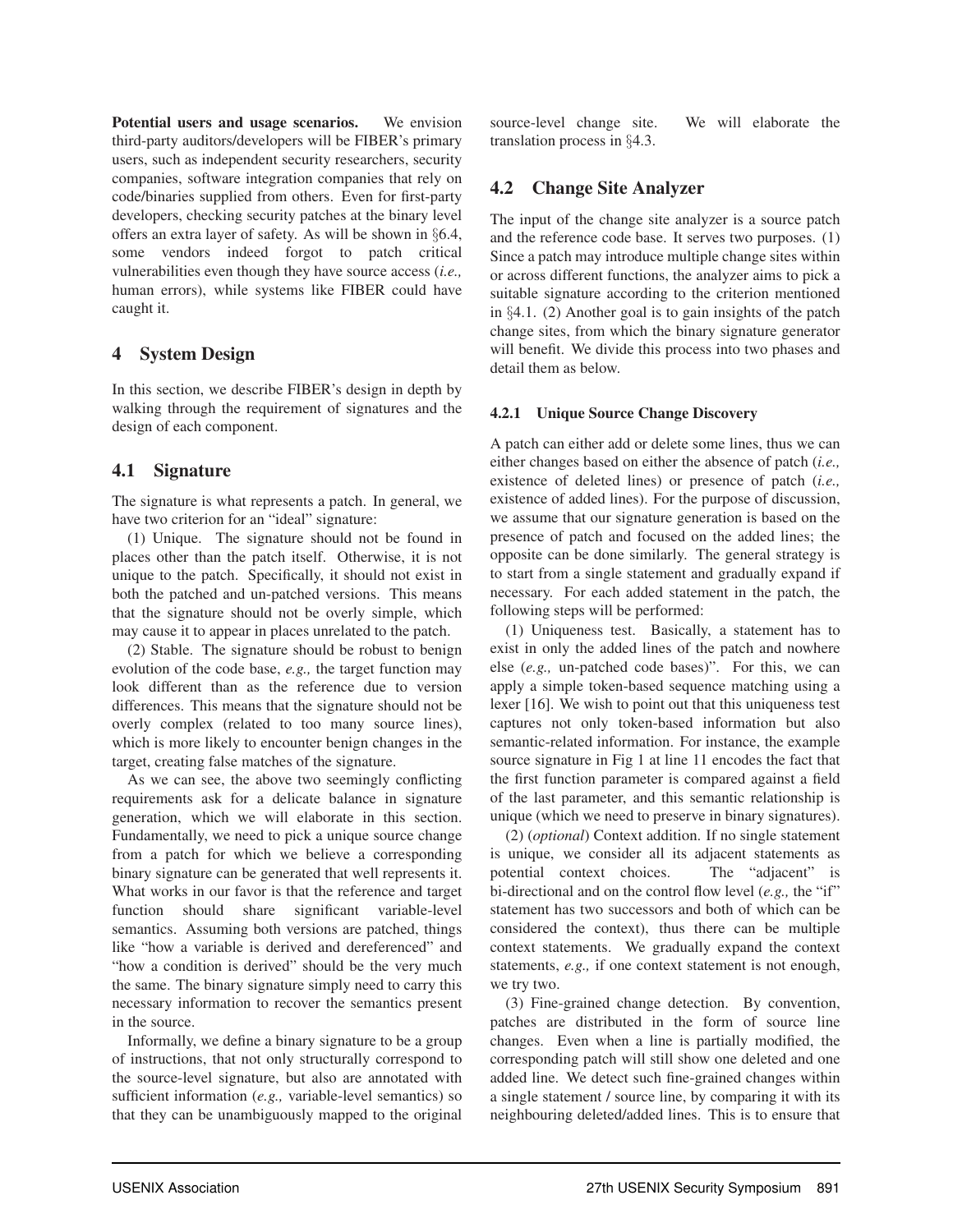we do not include unnecessary part of the statement which will bloat the signature. For example, if only one argument of a function call statement is changed, we can ignore all other arguments in the matching process to reduce potential noise, improving the "stability" of the signature.

(4) Type insight. The types of variables involved in source statements are also important since it will guide the later binary signature generation and matching. Theoretically, we can label the type of every variable in the reference binary (registers or memory locations in the binary) and make sure the types inferred in the target match (more details in §4.3.1). However, sometimes type match is not good enough to uniquely match a signature. A special case is a const string which is stored statically at a hardcoded memory address. If the only change in a patch is related to the content of the string, then both binary signature generation and matching should dereference the char\* pointer and obtain the actual string content; otherwise, the signature will simply contain a const memory pointer whose value can vary across different binaries. Even if the pointer type matches as char\* in the target, it is still inconclusive if it is a patched or un-patched version (we give some real examples in §6 as case studies).

After the above procedure, we now have some unique and small (thus more stable) source changes.

#### 4.2.2 Source Change Selection

Previous step may generate multiple candidate unique source changes for a single patch. In practice, the presence of one of them may already indicate the patch presence. In addition, some source changes are more suitable for binary signature generation than others. In FIBER, we will first rank all candidate changes and pick the top N for further translation. The ranking is based on three factors (from least important to most):

(1) Distance to function entrance. Short distance between statements in the source-level signature and the function entrance will accelerate the signature generation process because of its design which we will detail in §4.3.

(2) Function size. If the source code signature is located in a smaller function, the matching engine will benefit since the search space will be reduced and it is less likely to encounter "noise". In addition, the matching speed will be faster. Note that this is more important than (1) because the signature generation process is only a one-time effort while matching may be repeated for different target binaries.

(3) Change type. The kinds of statements involved in a change matters. As shown previously in §3, if the change involves some structural/control-flow changes (*e.g.,* "if" statement), we can quickly narrow down the search range to structurally-similar candidates in the target binary, affecting the matching speed. More importantly, it can also affect the stability of the binary signature. Unlike statements such as a function call, which may get inlined depending on the compiler options, structural changes in general are much more robust.

We categorize the source changes into several general types: (1) function invocations (new function call or argument change to an existing call), (2) condition related (new conditional statement or condition change in an existing statement), (3) assignments (which may involve arithmetic operations). Actual source changes can have multiple types, *e.g.,* a function invocation can have an argument derived from an assignment or follow a conditional statement. Generally, we rank "new function call" (if FIBER determines that it is not inlined in the reference binary<sup>5</sup>) the highest because one can simply decide the patch presence by the presence of the function invocation, which is straightforward with the symbol table. We also rank "condition" related signatures (*e.g.,* "if" statement) high because it introduces both structural changes and semantic changes. On the other hand, a simple assignment statement, including assignment derived from arithmetic operations (*e.g.,* a=b+c;), will not affect the structure in general, so it is less preferred. Besides, pure control flow transfer (*e.g.*, addition of a "goto") is not preferred as well since we may need to include extra context statements that are unrelated to the change site, which is less stable.Note that there are certain source-level changes are simply not visible at the binary level (*e.g.,* source code comments) or difficult to locate (variable declaration).

## 4.3 Signature Generator

We first need to compile the reference source into the reference binary, from which the binary signatures will be generated according to the selected unique source change. As discussed in §4.2, we will still assume that the signature is based on the patched version. Also, during the compilation process, we will retain all the compiler-generated debug information for future use.

#### 4.3.1 Binary Signature Generation

Identify and organize instructions related to the source change. Given the reference binary, the first thing is to locate the corresponding binary instructions related to the source change. This can be done with the

 $<sup>5</sup>$  It looks the presence of the corresponding binary instruction that</sup> calls to the exact function.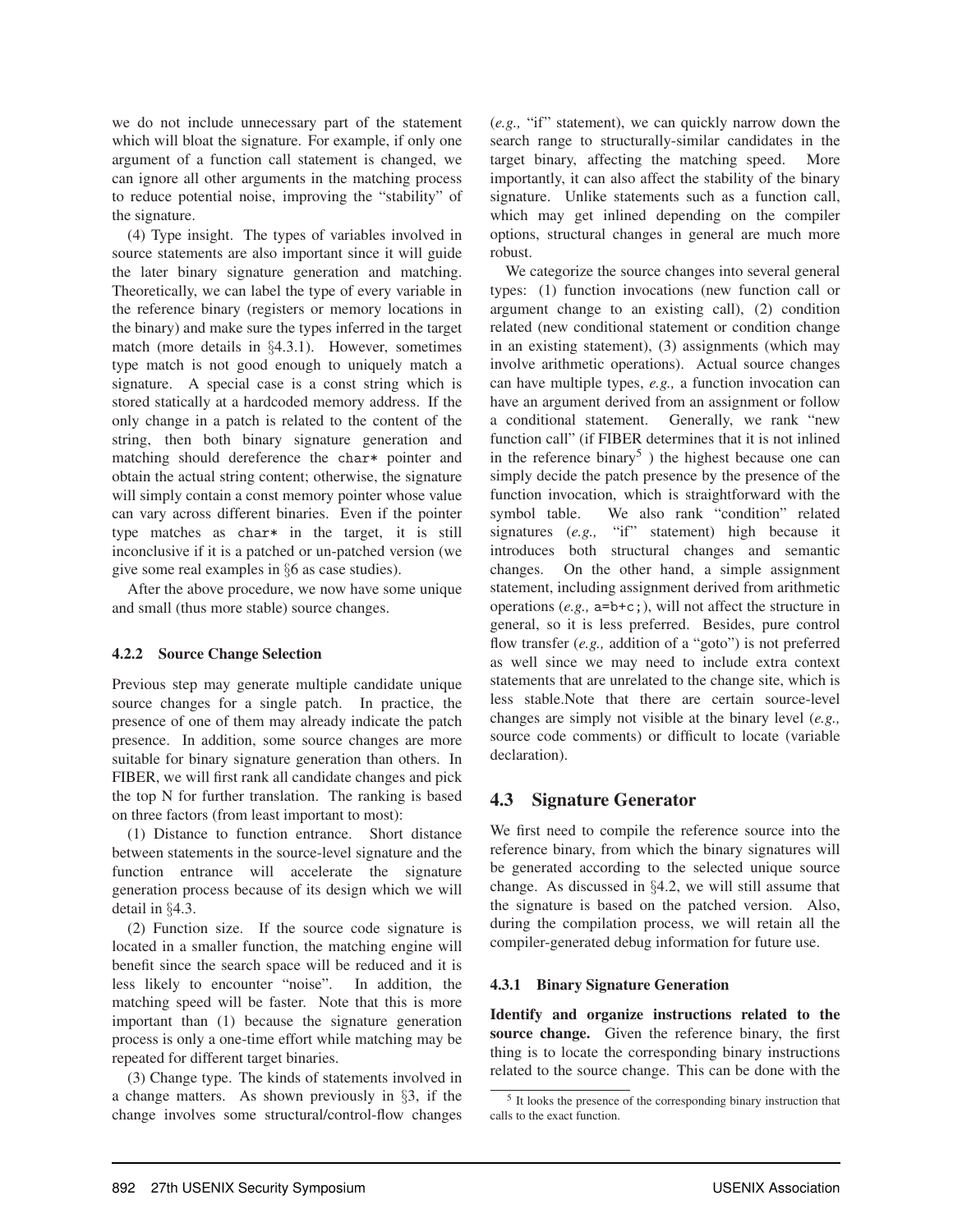help of debug information since it provides a mapping from source code lines to binary instructions. We will then construct a local CFG that includes all the nodes containing the identified instructions, which is straightforward if these nodes are connected to each other, otherwise, we need to add some padding nodes to make a connected local CFG, which by nature is a steiner tree problem [15]. For this purpose we use the approximation steiner tree algorithm implemented in the NetworkX package [5]. The topology of such a local CFG reflects the structure of the original source change. Compared to full-function CFG, this local CFG structure is more robust to different compiler options and architectures since it excludes unrelated code. That being said, compilation configurations may still affect the signature. Therefore, ideally we should use the same compilation configuration of the reference kernel as the target. As will be described in  $\S6.1$ , we follow a procedure to actively probe the compilation actively probe the configuration of the target kernel.

Identify root instructions. Theoretically all these instructions identified in the local CFG above will be part of the binary signature. However, this is not a good idea in practice as only a subset of instructions actually summarizes the key behavior (data flow semantic); we refer to such instructions as "root instructions". The more instructions we include in a binary signature, the more specific and less "stable" it becomes. For instance, a compiler may insert additional "intermediate" instructions to free up some registers (by saving their values to memory). If we unnecessarily include all these instructions, we may not get a match in the target. Take the two source-level statements in Fig 3 as examples, the first statement is an assignment where 3 binary instructions are generated to perform the operation. However, capturing the last instruction alone is already sufficient, because we know through data flow analysis that X1 is equal to X0+0x4 and can therefore discard the first and second instruction. Similarly, instruction 03 and 04 corresponding to the second statement already sufficiently capture its semantic, because the outputs of instruction 00, 01 and 02 will later be consumed by other instructions.

Simply put, we define "root instructions" to be the last instructions in the data flow chains (where no other instructions will propagate any data further), along with some complementary instructions that complete the source-level semantic. For instance, by this definition, the cmp instruction will be the root instruction. However, we need to complement it with the next conditional jump instruction to complete its conditional statement semantic. For function call instructions, the root instructions will include the push (assuming x86) of arguments (as they each become the last instruction in a

| $var a = b + 4$                                                                                              |                                                                                                                             |                              |  |  |  |  |  |
|--------------------------------------------------------------------------------------------------------------|-----------------------------------------------------------------------------------------------------------------------------|------------------------------|--|--|--|--|--|
| 00 MOV                                                                                                       | <b>X1,X0</b>                                                                                                                | X1=X0;                       |  |  |  |  |  |
|                                                                                                              | 01 ADD X1,X1,0x4                                                                                                            | :X1=X0+0x4                   |  |  |  |  |  |
|                                                                                                              | 02 STR X1, [addr 0]                                                                                                         | $\int$ addr 0]=X0+0x4        |  |  |  |  |  |
|                                                                                                              | X0 $\frac{\#00 \text{ move}}{400 \times 1}$ X1 $\frac{\#01 + 0x4}{4}$ X1 $\frac{\#02 \text{ store}}{400 \times 1}$ [addr_0] |                              |  |  |  |  |  |
|                                                                                                              | If (p->next $!=$ p->prev)<br>goto exit;                                                                                     |                              |  |  |  |  |  |
| 00 MOV X1,X0                                                                                                 |                                                                                                                             | :X1=X0                       |  |  |  |  |  |
|                                                                                                              | 01 LDR X1, [X1+0x4]                                                                                                         | :X1=[X1+0x4]                 |  |  |  |  |  |
|                                                                                                              | 02 LDR X2, [X0+0x8]                                                                                                         | X2=[X0+0x8];                 |  |  |  |  |  |
| 03 CMP X1,X2                                                                                                 |                                                                                                                             | $[X0+0x4]==[X0+0x8]$         |  |  |  |  |  |
| <b>04 BNE</b>                                                                                                | exit                                                                                                                        | branch if not equal          |  |  |  |  |  |
| $X0 \xrightarrow{\#00 \text{ move}} X1 \xrightarrow{\#01 + 0X4} X1 + 0X4 \xrightarrow{\#01 \text{ load}} X1$ |                                                                                                                             |                              |  |  |  |  |  |
| #02 +0x8                                                                                                     |                                                                                                                             | #03.04 1<br>conditional jump |  |  |  |  |  |
| $X0+0x8$                                                                                                     | #02 load                                                                                                                    | → X2                         |  |  |  |  |  |

Figure 3: Data flow analysis of example basic blocks

| Signature Type                 | Root Instructions<br>$(x86$ example) |  |  |
|--------------------------------|--------------------------------------|--|--|
| Function call                  | call, push                           |  |  |
| Conditional statement          | cmp, conditional imp                 |  |  |
| assignment                     | mov, add,                            |  |  |
| (incl. arithmetic ops)         | sub, mul, bit ops                    |  |  |
| Unconditional control transfer | imp,ret                              |  |  |

Table 1: Types of root instructions

data flow chain to prepare a specific argument), and the call instruction (to complete the function invocation semantic).

Note that compilers may still generate slightly different root instructions for the same statements (due to compiler optimizations, *etc.*). To facilitate signature matching, we deem root instructions equivalent as long as their types are the same (normalization of root instructions). We illustrate this in Table 1 where we show the different types of instructions that may be generated from the same source change. For instance, a compiler may choose to use bit operations instead of multiplications for an assignment statement.

Annotate root instructions. Now we need to make sure that the root instructions are sufficiently labeled (which is our binary signature) such that they can be uniquely mapped to source changes.

Following the observation mentioned earlier in §4.1 that the target and reference function should share variable-level semantics (as they are simply different versions of the same function), we formulate the goal as *mapping the operands (registers or memory locations) of the root instructions back to source-level variables*. This is sufficient because if the target function indeed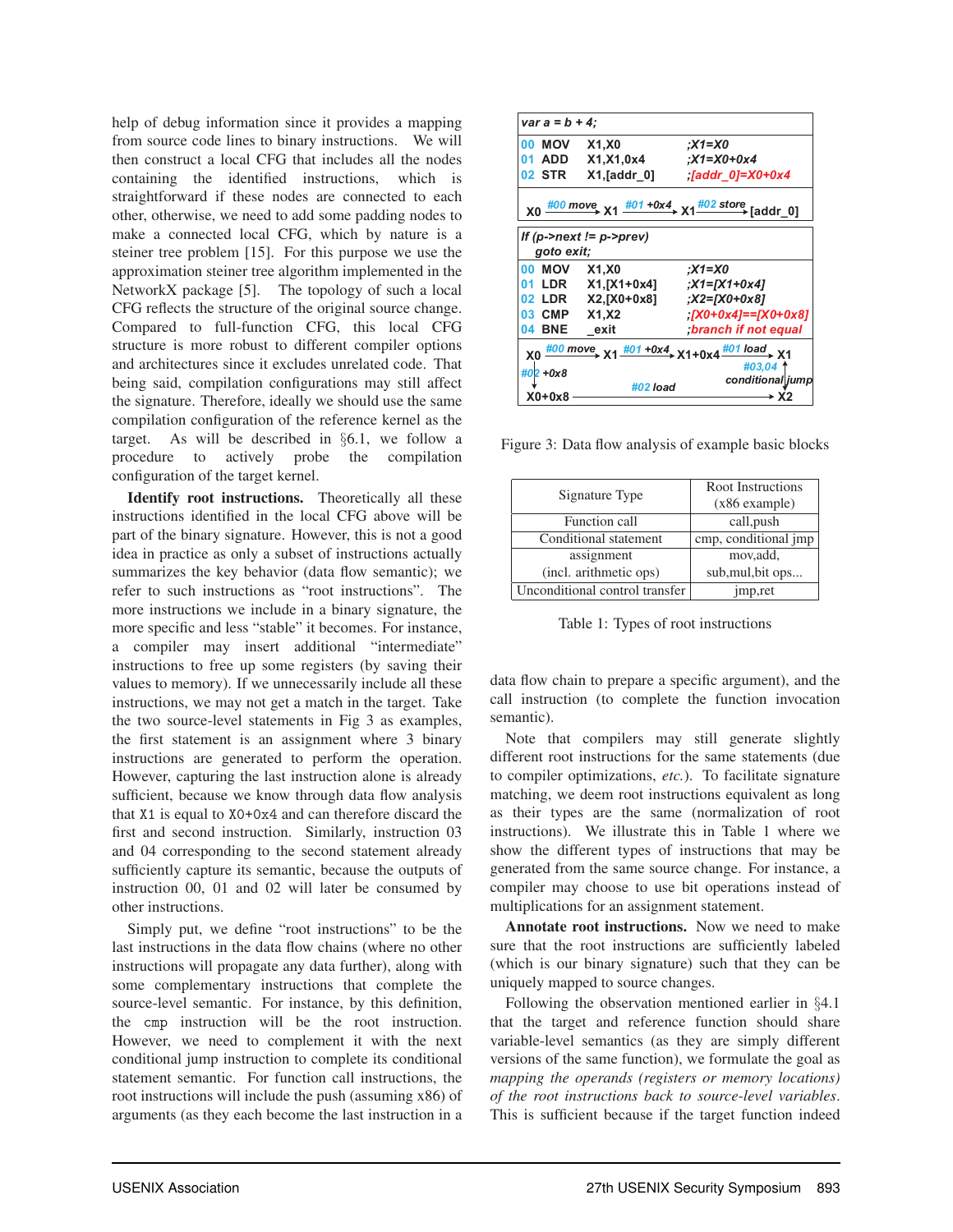| arg:  | function argument            |
|-------|------------------------------|
| var:  | local variable               |
| ret:  | callee return value          |
| imm:  | <i>immediate value</i>       |
| п.    | dereference                  |
| op:   | binary operators             |
| expr: | arg   var   ret   imm        |
|       | [expr]   expr op expr        |
|       | if(expr) then expr else expr |

Figure 4: Notation for formula (expression) annotating root instruction operands

applied the patch, the variables related to the patch should be the same ones as what we saw in the reference function. Now, our only job here is to ensure that the binary signature retains all such semantic information. To this end, we compute a full-function semantic formula for each operand (up to the point of root instructions). As shown in Fig 1, these formulas are in the form of ASTs – essentially formulated as expressions following the notation in Fig 4.

Note that from a function's perspective, any operand in an instruction can really be derived from only four sources:

(1) a function parameter (external input), *e.g.,* ebp+0x4 if it is x86, X0 or X1 if it is aarch64;

(2) a local variable (defined within the function), *e.g.,* ebp-0x8 in x86 or sp+0x4 in aarch64 (which use registers to pass arguments);

(3) return values from function calls (external source), *e.g.,* a register holding the return value of a function call;

(4) an immediate number (constant), *e.g.,* instruction/data address (including global variables), offset, other constants;

These sources all have meaningful semantics at the source level. The question is how do we leverage them in the binary signature. Do we require the binary signature to state something precise "the fourth parameter of the function is used in a comparison statement", or something more fuzzy "a local variable is dereferenced at an offset, whose result is passed to a function call"? These choices all have implications on the unique and stable requirement of the signature. We discuss how we handle these four basic cases:

(1) Function parameter. From the calling convention, we can at least infer where memory location corresponds to which parameter. Despite the fact that function prototpye may change in the target, our current policy assumes otherwise (as the change happens rather infrequently). As an extension, we could use the type of the parameter (as mentioned in §4.2), or even its usage profile to ensure the uniqueness of the parameter. Note that this would also require analysis of the target function to derive similar information (which will require more expensive binary-level type inference techniques [21, 10]).

(2) Local variable. This is similar to the function parameter case, except that local variables are much more prone to change, *e.g.,* new variables may be introduced. In theory, we could similarly use type information and the way the local variable is used to ensure the uniqueness the variable in the signature. For now, we do not conduct any additional analysis and simply treats all local variables as the same class without further differentiation. Interestingly, we will show in §6 that this strategy already can generate signatures that are unique enough.

(3) Return values from function calls. This is a relatively straightforward case, we simply tag the return value to be originated from a specific function call.

(4) Immediate number. It is generally not safe to use the exact values of the immediate numbers, especially if it has to do with addresses. For instance, a goto instruction's target address may not be fixed in binaries. A field of a struct may be located at different offsets, *e.g.,* the target binary has a slightly different definition. We need to conduct additional binary-level analysis to infer if a target address is pointing to the right basic block (*e.g.,* by checking the similarity of the target basic block), or the offset is pointing to a specific field (*e.g.,* by type inference [21, 10]). Our current design allows for such extensions but at the moment simply treats immediate numbers as a class without differentiating their values, unless the values are related to source-level constants and unrelated to addresses, *e.g.,* a = 0;.

In our experience, we find that even without having a precise knowledge of these basic elements in the signature, the semantic formula that describe them is typically already unique enough to annotate the operands; ultimately allow us to uniquely map the root instructions to source-level statements. We show a concrete example in Fig 5 with both reference and target in comparison. As we can see, the patch line is in red: a=n\*m+2;, a fairly straightforward assignment statement, which is used as a unique source change. In the binary form, we would identify the store instruction as root instruction, and annotate both operands accordingly. In this case, we know that X3=X0\*X1+0x2 which represents  $arg_0*arg_1+0x2$  and it is being stored into a local variable at sp+0x8. Similarly, the target source has the same patch statement (and should be considered patched) even though it has also inserted some additional code with a new local variable. When we attempt to match the binary signature, there are three points worth noting:

First, the local variable a is now located at a different offset from sp, *i.e.,* sp+0x10. We therefore cannot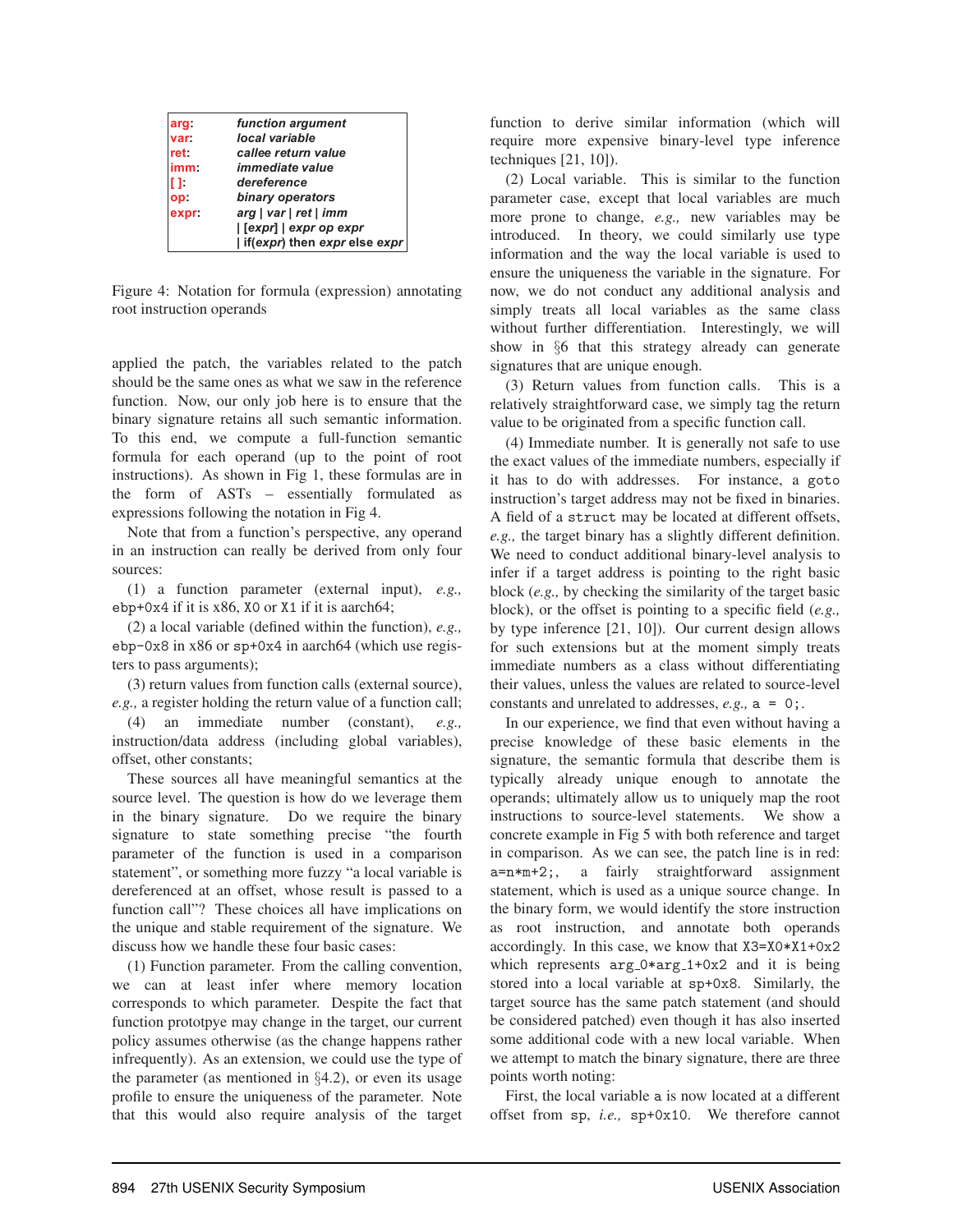

Figure 5: Illustration of the binary signature matching

blindly use a fixed offset to represent the same local variable across reference and target. Instead, we could apply the additional strategies mentioned above: (1) Inferring the type of local variables in the target binary and conclude that sp+0x10 is the only integer variable and therefore must correspond to sp+0x8. (2) Profiling the behaviors of all local variables in the target binary and attempt to match the one most similar to sp+0x8 in the reference. For example, we know sp+0x8 in the binary (*i.e.,* s) takes the value from a function return, while sp+0x10 (*i.e.,* a) did not (and sp+0x10 is the more likely one). Interestingly, even if we do not perform the above analysis, the fact that there is a root instruction storing a unique formula X0\*X1+0x2 to a local variable (any) is already unique enough to be a signature that lead to a correct match in the target.

Second, to show that isolated basic block level analysis is not sufficient, we note the mov instruction in the first basic block of the target binary which saves X0 to  $X3$  to free up  $X0$  for the return value of do\_sth(). It is imperative that we link X3 to X0 so that the final formula at the root instruction (*i.e.,* last instruction of the last basic block) will be the same as the one computed in the reference binary.

Third, there is an additional store instruction in the last basic block of the target binary, which saves X0 (return value of do sth() to sp+0x8 (*i.e.,* s). Note that this may look like a root instruction as well from data flow perspective. However, since it is attempting to store a return value instead of the formula in the original signature, it will not cause a false match.

#### 4.3.2 Binary Signature Validation

Even though we have the best intention to preserve the uniqueness and stability of the selected source change, due to the information loss incurred in the translation, we still need to double check that the candidate binary-level signatures actually still satisfy the requirements.

(1) Unique. For each patch, we will prepare both the patched and un-patched binaries as references and then try to match the binary signature against them, with the matching engine (detailed in §4.4). For a binary signature based on the patched code, it will be regarded as unique only when it has no match in the reference un-patched binary. A unique binary signature may still have multiple matches (although rare) in the reference patched binary, in this case, we will record the match count as auxiliary information. When using it to test the target binary in real world, only when the match count is no less than previously recorded one, will we say that the patch exists in target binary.

(2) Stable. Our previous effort in §4.2 to keep a small footprint of the unique source change can also help to improve the binary signature stability here, since the sizes of source change and binary signatures are related. Besides, we can also prepare multiple versions of patched and un-patched function binaries (if more ground truth data are available) and test the generated binary signature against them. This can help to pick out those most stable binary signatures that exist in all patched binaries but none of un-patched binaries.

# 4.4 Signature Matching Engine

Matching engine is responsible for searching a given binary signature in the target binary (*i.e.,* the test subject). This section will detail the searching process. As briefly mentioned in §3, we first need to locate the target function in the target binary by its symbol table, then we will start to search the binary signature in it. We divide the search into two phases: rough matching and precise matching.

Rough matching. This is a quick pass that intends to match the binary signature by some easy-to-collect features. These features include:

(1) CFG topology. The binary signature itself is basically a subgraph of the function CFG. This step is useful unless the binary signature resides in only a single basic block (*e.g.,* the signature for an assignment statement).

(2) Exit of basic blocks. In general each basic block has one of two exit types: unconditional jump and conditional jump, the former can be further classified into call, return, and other normal control flow transfer for most ISAs. Thus, basic blocks can be quickly compared by their exit types.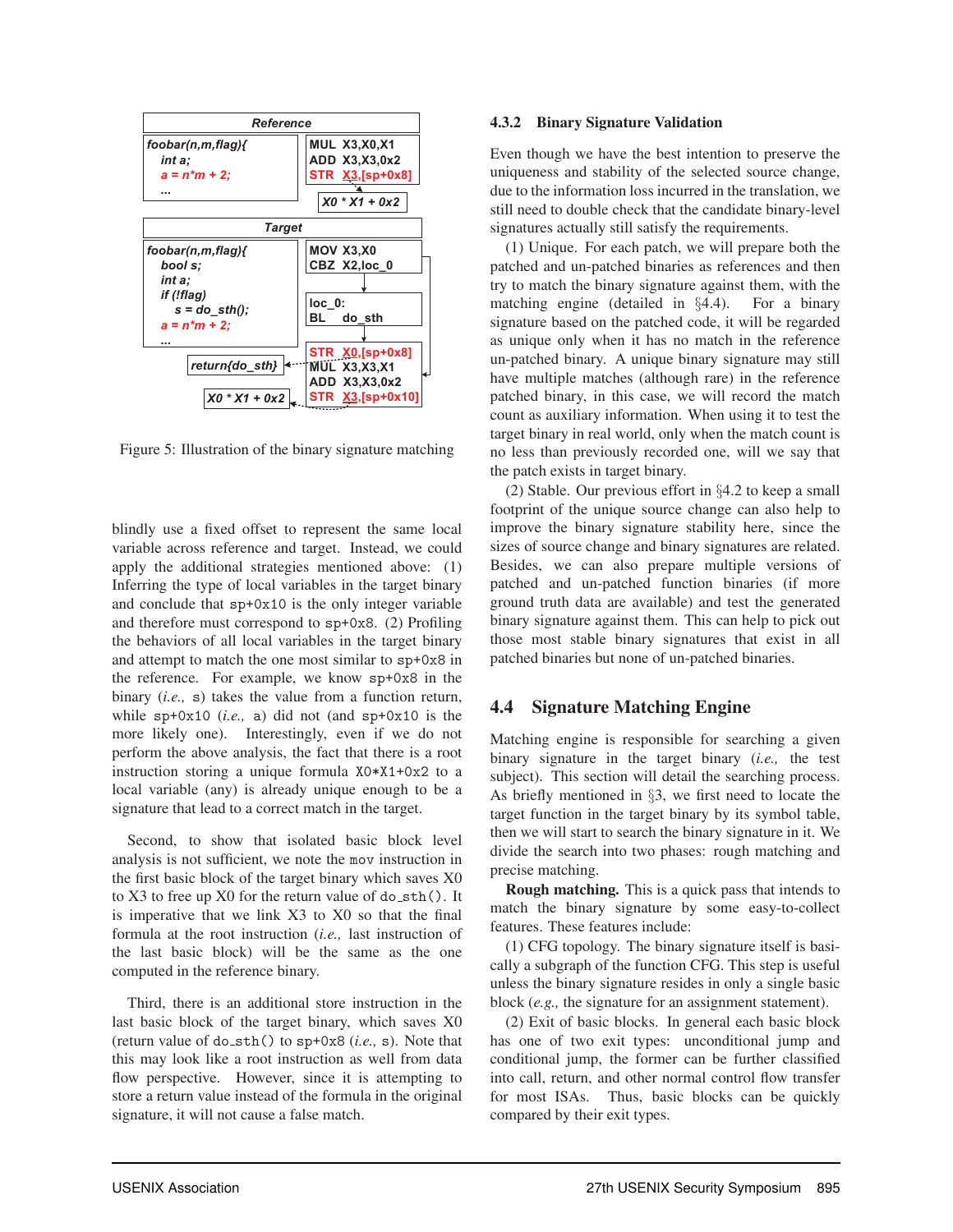(3) Root instruction types. As described in §4.3.1, we will analyze each basic block in the signature and decide its root instruction set. The instruction types can then be used to quickly compare two basic blocks. This requires generating the data flow graph for each basic block in target function binary, which is more expensive than previous steps but still manageable.

With above features, we can quickly narrow down the search space in the target function. If no matches can be found in this step, we can already conclude that the signature does not exist, otherwise, we still need to precisely compare every candidate match further.

Precise matching. In this phase, we leverage the annotation produced in §4.3.1 to perform a precise match on two groups of root instructions. We essentially just need to compare their associated annotation (*i.e.,* semantic formulas).

To fulfill the semantic comparison, we first need to generate semantic formulas for all the matched candidate root instructions, which can be done in the same way as detailed in §4.3.1. If all formulas of the signature root instructions can also be found in the candidate root instructions, the two will be regarded as equivalent (*i.e.,* they map to the same source-level signature/statements).

To compare two formulas (essentially two ASTs), there have been prior solutions that calculate a similarity score based on tree edit distance [12, 27]; however, FIBER intends to give a definitive answer about the match result, instead of a similarity score. Alternatively, theorem prover has been applied to prove the semantic equivalence of two formulas [14], which definitely provides the best accuracy but unfortunately can be very expensive in practice. In this paper, we choose a middle ground. Based on the observations that semantic formulas capture the dependency and therefore the order of instructions cannot be swapped, we know that the structure of formulas is unlikely to change (our evaluation confirms this), *e.g.,* (a+b)\*2 will not become a\*2+b\*2. In addition, with normalization of the basic elements of the formula, the matching process is also robust to non-structural changes. Basically, the matching process simply recursively match the operations and operands in the AST, with some necessary relaxations (*e.g.,* if the operator is commutative, the order of the operands will not matter). We also simplify the AST with a Z3 solver [11] before comparison.

## 5 Implementation

We implement the prototype of FIBER with 5,097 LOC in Python on top of Angr [29], as it has a robust symbolic execution engine to generate semantic formulas. To suit our needs, we also changed the internals of Angr (including 1348 LOC addition and 89 LOC deletion). Below are some implementation details.

Architectural dependencies. As mentioned, FIBER in principle supports any architecture as we can compile the source code into binaries for any architecture. Further, since we use Angr which lifts the binaries into an intermediate language VEX (which abstracts away instruction set architecture differences), most of our system works flawlessly without the need of tailoring for architectural specifics. This not only allows FIBER to be (for the most part) architectural independent, but also facilitates the implementation. For instance, when searching for root instructions, the data flow analysis is performed on top of VEX. However, some small engineering efforts are still needed for multi-architectural support, such as to deal with different calling conventions. At current stage FIBER supports aarch64.

Root instruction annotation. To generate semantic formulas for root instruction operands, it is necessary to analyze all the binary code from the function entrance to the root instruction. We choose symbolic execution as our analyze method since it can cover all possible execution paths and obtain the value expression of any register and memory location at an arbitrary point along the path.

Symbolic execution is well known for the path explosion problem, which makes it expensive and not as practical. We employ multiple optimizations to address the performance issue as detailed below.

(1) Path pruning. Before starting the symbolic execution we will first perform a depth first search (DFS) in the function CFG to find all paths from the function entrance to the root instructions. We will then put only the basic blocks contained in these paths in the execution whitelist, all other basic blocks will be dropped by the symbolic execution engine. Besides, we also limit the loop unrolling times to 2 to further reduce the number of paths.

(2) Under-constrained symbolic execution. As proposed previously [28], under-constrained symbolic execution can process an individual function without worrying about its calling contexts, effectively confining the path space within the single function. Although the input to the function (*e.g.,* parameters) is un-constrained at the beginning, it will not affect the extraction of the semantic formulas since they do not need such initial constraints. Un-constrained inputs may also lead the execution engine to include infeasible paths in real world execution, however, our goal for semantic formulas is to make them comparable between reference and target binaries, as long as we use the same procedure for both sides, the extracted formulas can still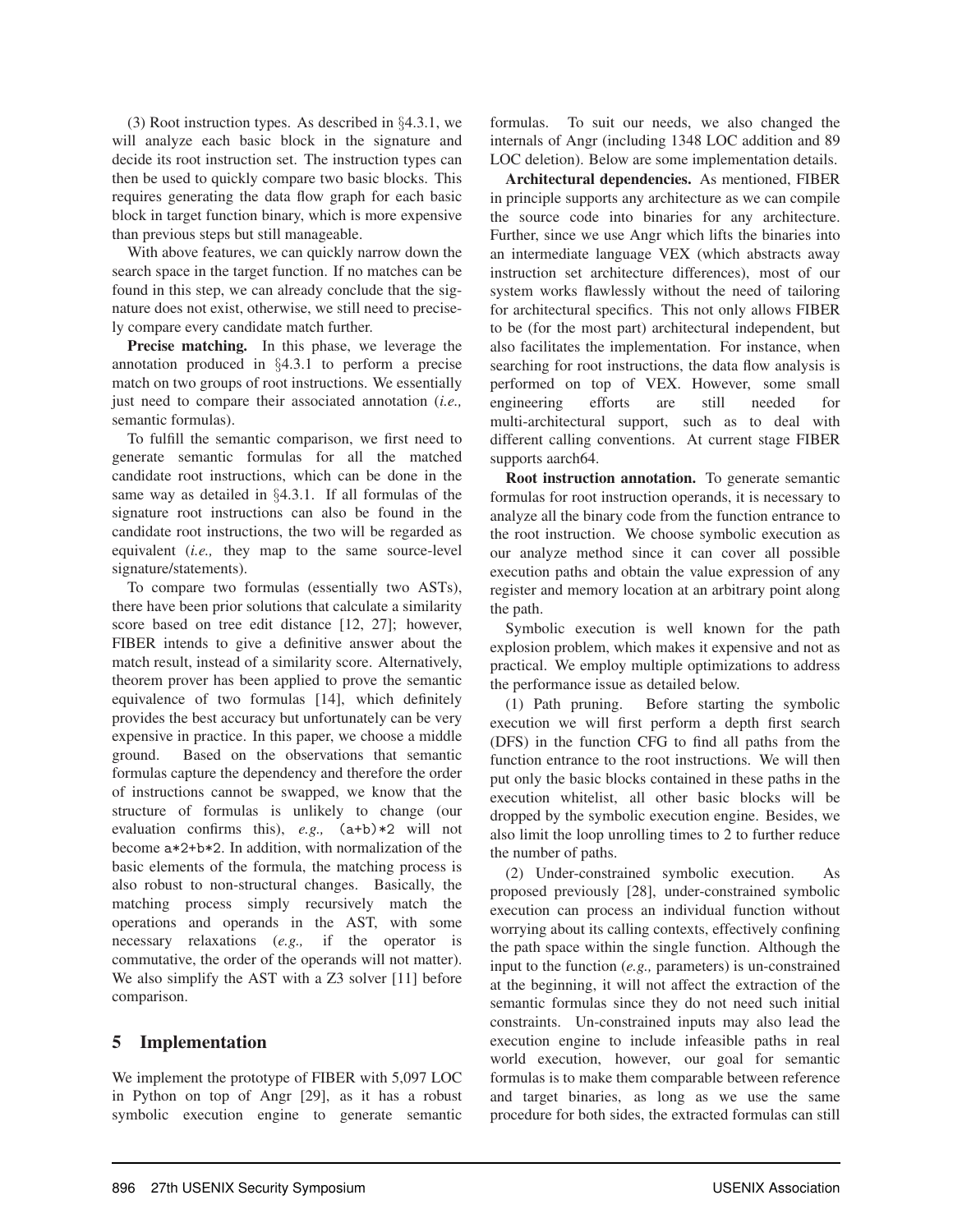be compared for the purpose of patch presence test. In the end, we use intra-function symbolic execution, *i.e.,* without following the callees (their return values will be made un-constrained as well), which in practice can already generate the formulas that make root instructions unique and stable.

(3) Symbolic execution in veritesting mode. Veritesting [7] is a technique that integrates static symbolic execution into dynamic symbolic execution to improve its efficiency. Dynamic symbolic execution is path-based, a same basic block belonging to multiple paths will be executed for multiple times, greatly increasing the overhead especially when there is a large number of paths. Static symbolic execution executes each basic block only once, but its formulas will be more complicated since it needs to carry different constraints of all paths that can reach current node. However, FIBER does not need to actually solve the formulas, instead, it only needs to compare these formulas extracted from reference and target binaries, thus, the formula complexity matters less for us. Note that this means an operand may sometimes have more than one formulas: consider when the true and false branch of a if statement merges. When we regard a binary signature as matched in the target, we require that the computed formulas in the target contain all of the formulas in the signature (could be a superset). If at least one formula is missing, we consider the corresponding source code in the target to have missed certain important code that contributes to the signature.

# 6 Evaluation

In this section, we systematically evaluate FIBER for its effectiveness and efficiency.

Dataset. We choose Android kernels as our evaluation dataset. This is because Android is not only popular but also fragmented with many development branches maintained by different vendors such as Samsung and Huawei [25]. Although Google has open-sourced its Android kernels and maintained a frequently-undated security bulletin [1], other Android vendors may not port the security patches to their own kernels timely. Besides, even though required by open source license, many vendors choose not to open source their kernels or make it extremely inconvenient (with substantial delays and only periodic releases). This makes Android kernels an ideal target. We collect two kinds of dataset specifically:

(1) Reference kernel source code and security patches. We choose the open-source "angler" Android kernel (v3.10) used by Google's Nexus 6P as our reference. We then crawl the Android security bulletin from June 2016 to May 2017 and collect all published vulnerabilities related security patches $<sup>6</sup>$  for which we</sup> can locate the affected function(s) in the reference kernel image (*e.g.,* it may use a different driver than the one gets patched, or the affected function itself may be inlined). We also exclude one special patch that changes only a variable type in its declaration, requiring type inference at the binary level to handle, which we don't support currently as mentioned in §4.2.2. In total we collected 107 security patches that are applicable to our reference kernel.

(2) Target Android kernel images and source code. Besides the reference kernel, we also collect 8 Android kernel images from 3 different mainstream vendors with different timestamps and versions as listed in table 2. Note that vendors publish way more binary images (sometimes once every month) than the source code packages. We only evaluate the binary images for which we can find the corresponding source code, which serves only as ground truth of the patch presence test.

All our evaluations are performed on a server with Intel Xeon E5-2640 v2 CPU and 64 GB memory.

# 6.1 Experiment Procedure

To test patch presence in the target binary, we follow the steps below:

Reference binary preparation. As shown in Fig 2, we first need to compile the reference source code to binary, based on which we will generate the binary signatures. The availability of source code enables us to freely choose compilers, their options, and the target architecture. Naturally, we should choose the compilation configuration that is closest to the one used for target binary, which can maximize the accuracy. To probe the compilation configuration used for the target binary, we first compile multiple reference binaries with all combinations of common compilers (we use gcc and clang) and optimization levels (we use levels O1 - O3 and  $Os^7$ ), then use BinDiff [2] to test the similarity of each reference binary and the target binary, the most similar reference binary will finally be used for binary signature generation. Following this procedure (which is yet to be automated), we observed in our evaluation that kernel 6 and 7 as shown in table 2 use gcc with O2 optimization level, while all other 6 kernels use gcc with Os optimization level, which is confirmed by our inspection of the source code compilation configurations (*e.g.,* Makefile).

Offline signature generation and validation. For each security patch, we retain at most three binary

<sup>&</sup>lt;sup>6</sup>Some security patches are not made publicly available on the Android Security Bulletin.

<sup>&</sup>lt;sup>7</sup>Optimize for size.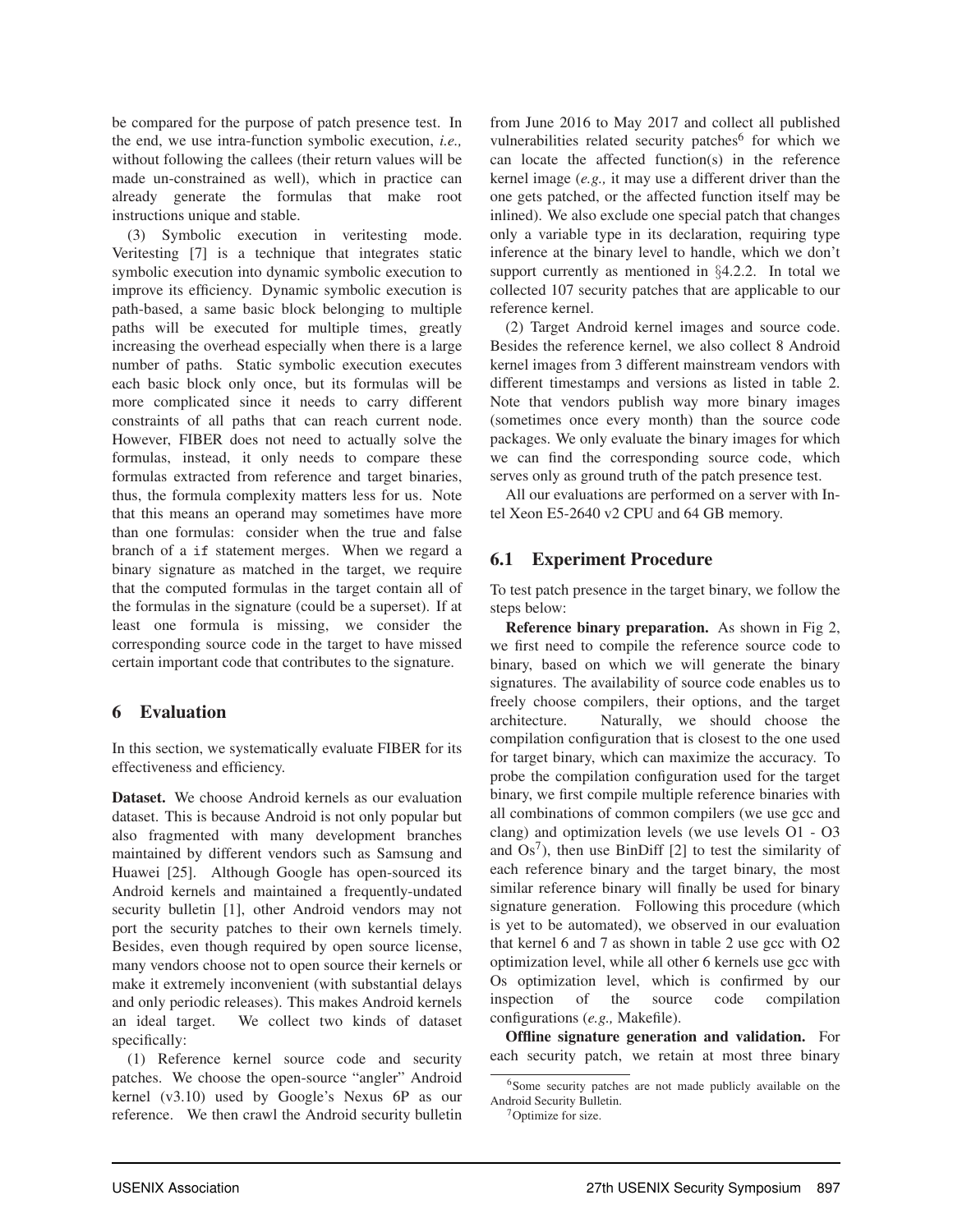| Device         | N <sub>0</sub> | Patch            | <b>Build Date</b> | Kernel  | Accuracy |          |           | Online Matching Time (s) |         |       |             |         |
|----------------|----------------|------------------|-------------------|---------|----------|----------|-----------|--------------------------|---------|-------|-------------|---------|
|                |                | $\mathrm{Cnt}^*$ | (mm/dd/yy)        | Version | TP       | TN       | <b>FP</b> | FN                       | Total   | Avg   | $\sim 70\%$ | Max.    |
| Samsung        | $\theta$       | 102              | 06/24/16          | 3.18.20 | 42       | 56       | $\Omega$  | $4(3.92\%)$              | 1690.43 | 16.57 | 8.47        | 306.47  |
| S7             |                | 102              | 09/09/16          | 3.18.20 | 43       | 55       | $\Omega$  | $4(3.92\%)$              | 1888.06 | 18.51 | 8.24        | 438.76  |
|                | 2              | 102              | 01/03/17          | 3.18.31 | 85       | 11       | $\Omega$  | $6(5.88\%)$              | 2421.44 | 23.74 | 5.49        | 1047.10 |
|                | 3              | 102              | 05/18/17          | 3.18.31 | 92       | 4        | $\Omega$  | $6(5.88\%)$              | 1770.66 | 17.36 | 5.33        | 386.94  |
| LG             | 4              | 103              | 05/27/16          | 3.18.20 | 32       | 65       | $\Omega$  | $6(5.88\%)$              | 2122.37 | 20.61 | 8.90        | 648.93  |
| G <sub>5</sub> | 5              | 103              | 10/26/17          | 3.18.31 | 95       | $\Omega$ | $\Omega$  | $8(7.77\%)$              | 1384.47 | 13.44 | 4.76        | 229.46  |
| Huawei         | 6              | 31               | 02/22/16          | 3.10.90 | 10       | 20       | $\Omega$  | $1(3.23\%)$              | 390.35  | 12.59 | 8.47        | 89.35   |
| P <sub>9</sub> | $\mathcal{L}$  | 30               | 05/22/17          | 4.1.18  | 25       | 2        | $\theta$  | $3(10.00\%)$             | 515.64  | 17.19 | 7.4         | 279.49  |

\* Some patches we collected are not applicable for certain test subject kernels.

Table 2: Binary Patch Presence Test: Accuracy and Online Matching Performance

signatures, after testing their uniqueness by matching them against both patched and un-patched reference kernel images. If nothing is unique, we will add more contexts to existing non-unique signatures.

Online matching. Given a specific security patch, we will try to match all its binary signatures in the target kernels. Note that all Android kernel images are compiled with symbol tables. We therefore can easily locate the affected functions. As long as one signature can be matched with a match count no less than that in reference patched kernel, we will say the patch exists in the target. As a performance optimization, we will first match the "fastest-to-match" signature.

## 6.2 Accuracy

We list the patch presence test results for target Android kernel images in table 2. It is worth noting that our patch collection is oriented to "angler" kernel, which will run on the Qualcomm hardware platform, while kernel 6 and 7 intend to run on a different platform (*i.e.,* Kirin), thus many device driver related patches do not apply for kernel 6 and 7 (we cannot even locate the same affected functions).

Overall, our accuracy is excellent. There are no false positives (FP) across the board and very few false negatives (FN). In patch presence test, we assume that all patches are not applied by default. It has to be proven otherwise. In practice, FP may lead developers to wrongly believe that a patch has been applied while in reality not (a serious security risk). In contrast, FN only costs some extra time for analysts to realize that the code is actually patched (or perhaps unaffected due to other reasons) while we say it is not. Thus, we believe FN is more tolerable than FP. Since we have no FP, we manually inspect each FN case to analyze the root causes:

(1) Function inline. Function inline behaviors may vary across different compilers and binaries. A same function may be inlined in some binaries but not others, or inlined in different ways. Some of our signatures (*e.g.,* the signature for CVE-2016-8463) model inline function calls based on the reference kernel image, if the target kernel has a different inline behavior, our signatures will fail to match. To address this problem, we need to generate binary signatures based on a collection of different kernel images to anticipate such behaviors.

(2) Function prototype change. Although rare, sometimes the function prototype will change across different kernel images. Specifically, the number and order of the function parameters may vary. As discussed in §4.3.1, we will differentiate the parameter order, thus, if a same parameter has different orders in reference and target kernels, the match will fail. We have one such case (CVE-2014-9893) in the evaluation. To solve this problem, we can extend our current implementation with techniques such as parameter profiling (see  $\S 4.3.1$ ).

(3) Code customization. As discussed in §4.2, extra contexts are necessary if original patch change site is not unique. However, the contexts may be different across various kernel images due to code customization, although the patch change site remains the same. If this happens, our signature (with contexts extracted from the reference kernel) will not match, although the target kernel image has been patched. We encountered such a case in Samsung kernels for CVE-2015-8942. Such customizations are generally hard to anticipate and it will likely still cause a FN even if the source code of the target is given. This is why we prefer not to add contexts. If we can use more fine-grained binary analysis such as parameter and local variable profiling, we may be able to avoid using contexts.

(4) Patch adaptation. A patch may need to be adapted for kernels maintained by different vendors since the vulnerable functions are not always exactly the same across different kernel branches. Adaptation can also happen when a patch is back-ported to an older kernel version. In our evaluation, we find that this happens in some target images for CVE-2016-5696. Strictly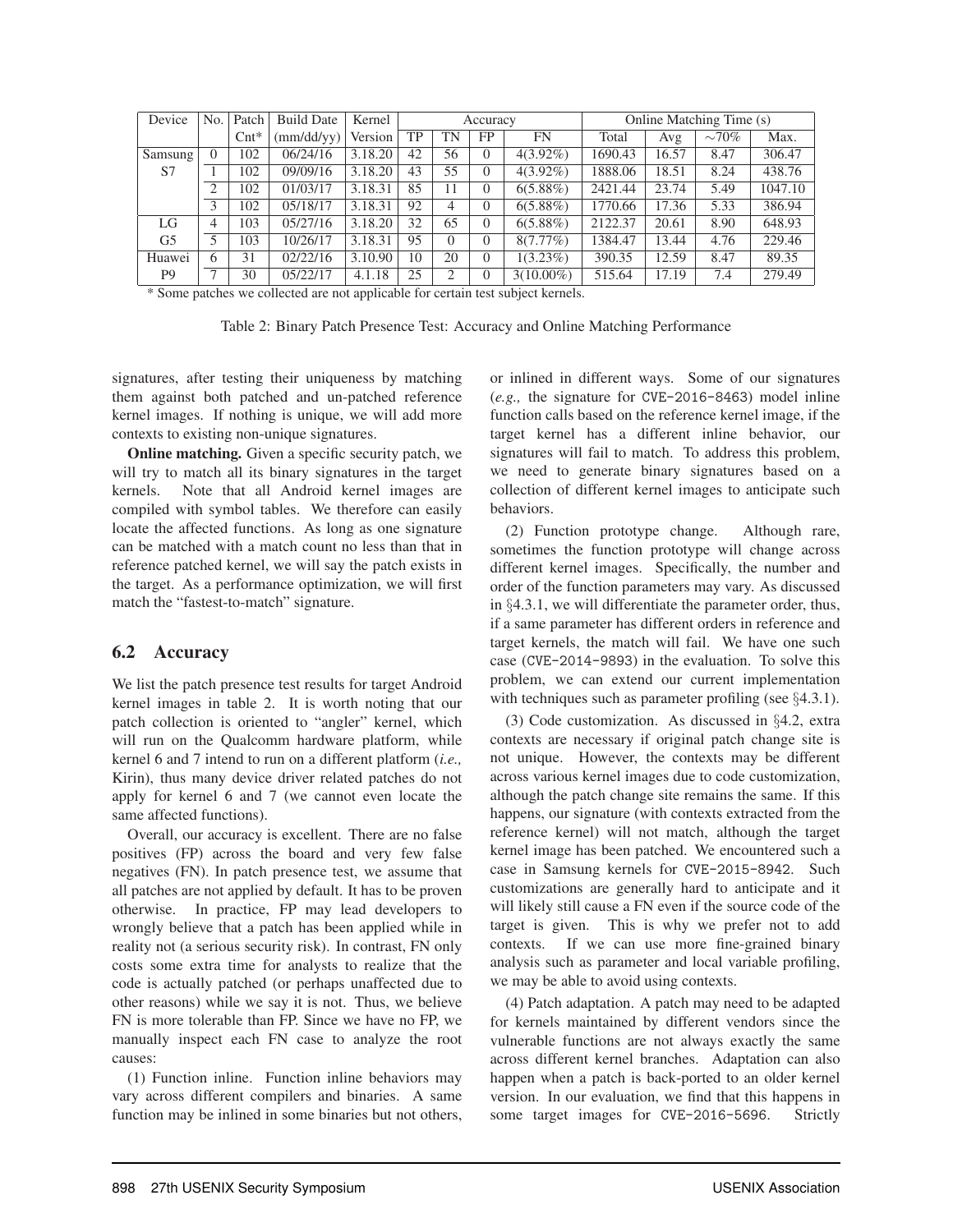| Step             | Total    | $\mathrm{Cnt.}$ ** | Avg.   | $\sim 70\%$ |
|------------------|----------|--------------------|--------|-------------|
| Analyze          | 21.52s   | 107                | 0.20s  |             |
| Translation      | 1608.52s | 293                | 5.49s  | 6.29s       |
| Match Ref. $0 *$ | 2647.78s | 293                | 9.04s  | 6.00s       |
| Match Ref. $1 *$ | 3415.54s | 293                | 11.66s | 7.56s       |

\* Match against reference kernels for uniqueness test.

\* 0 for un-patched kernel, 1 for patched kernel.

\*\* Analyze: Patch. Others: Binary Signature.

Table 3: Offline Phase Performance

speaking, FIBER intends to detect exactly the same patch as appeared in the reference kernel, however, to be conservative, we still regard such cases as false negatives.

(5) Other engineering issues. Some FN cases are caused by engineering issues. For example, certain binary instructions cannot be recognized and decoded by the frontend of angr (two cases in total), which will affect the subsequent CFG generation and symbolic execution.

## 6.3 Performance

In this section we evaluate FIBER's runtime performance for both offline signature generation and online matching. We list the time consumption of the offline phase in table 3 and that of online phase in table 2. From the tables, we can see that a small fraction of patches needs much longer time to be matched than average, this is usually because the change sites in these patches are positioned in very large and complex functions (*e.g.,* CVE-2017-0521), thus the matching engine may encounter root instructions deep inside the function. However, most patches can be analyzed, translated and matched in a reasonable time. In the end, we argue that a human will take likely minutes, if not longer, to verify a patch anyways. An automated and accurate solution like ours is still preferable, not to mention that we can parallelize the analysis of different patches.

## 6.4 Unported Patches

As shown in table 2, for all the test subjects except kernel #5, FIBER produces some TN cases, which suggests un-patched vulnerabilities. If related security patches had already been available before the test subject's release date, then it means that the test subject fails to apply the patch timely. Table 4 lists all the vulnerabilities whose patches fail to be propagated to one or multiple test subject kernel(s) timely in our evaluation. Note that for security concerns, we do not

| <b>CVE</b>                                 | Patch Date *<br>(mm/yy) | $Type**$ | Severity* |  |  |  |
|--------------------------------------------|-------------------------|----------|-----------|--|--|--|
| CVE-2014-9781                              | 07/16                   | P        | High      |  |  |  |
| CVE-2016-2502                              | 07/16                   | P        | High      |  |  |  |
| CVE-2016-3813                              | 07/16                   | T        | Moderate  |  |  |  |
| CVE-2016-4578                              | 08/16                   | T        | Moderate  |  |  |  |
| CVE-2016-2184                              | 11/16                   | P        | Critical  |  |  |  |
| CVE-2016-7910                              | 11/16                   | P        | Critical  |  |  |  |
| CVE-2016-8413                              | 03/17                   | I        | Moderate  |  |  |  |
| CVE-2016-10200                             | 03/17                   | P        | Critical  |  |  |  |
| CVE-2016-10229                             | 04/17                   | Е        | Critical  |  |  |  |
| * Obtained from Android security bulletin. |                         |          |           |  |  |  |

\*\* P: Privilege Elevation E: Remote Code Execution

\*\* I: Information Disclosure

Table 4: Potential Security Loopholes

correlate these vulnerabilities with actual kernels in table 2.

From table 4, we can see that even some critical vulnerabilities were not patched in time, indicating a good potential that they can be leveraged to compromise the kernel entirely to execute arbitrary code. One such case is a patch delayed for more than half a year affecting a major vendor (who confirmed the case and requested to be anonymized). This illustrates the value of tools like FIBER.

Besides, we also identify 4 vulnerabilities in table 4 that eventually got patched in a later kernel release but not in the earliest kernel release after the patch release date, indicating a significant delay of the patch propagation process.

It is worth noting that FIBER intends to test whether the patch exists in the target kernel, however, the absence of a security patch does not necessarily mean that the target kernel is exploitable. So the further verification is still needed.

# 6.5 Case Study

In this section, we demonstrate some representative security patches used in our evaluation to show the strength of FIBER compared to other solutions.

Format String Change. There are 5 patches in our collection that intend to change only the format strings as function arguments. Take the patch for CVE-2016-6752 in Fig 6 as an example, the specifier p is changed to pK. It will be impossible to detect it at binary level without dereferencing the string pointer, since all other features (*e.g.,*. topology, instruction type.) remain exactly the same. However, without patch insights, it is extremely difficult to decide which register or memory location should be regarded as a pointer and whether it should be dereferenced in the matching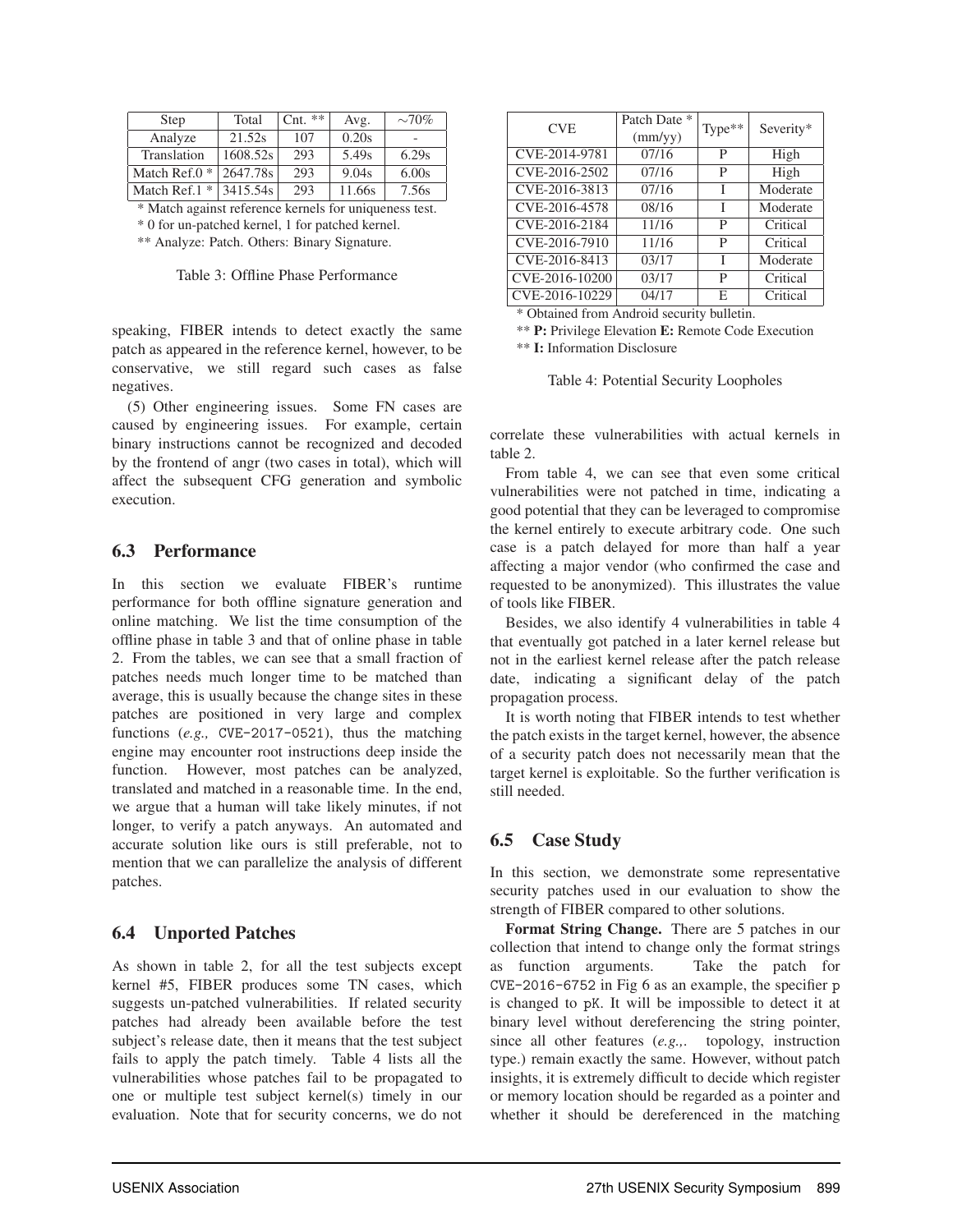

Figure 6: Example Security Patches

process, rendering all binary-only solutions ineffective in this case. While FIBER can correctly decide that the only thing changed is the argument format string (see §4.2) and then test patch presence by matching the string content.

Small Change Site. It is very common that a security patch will only introduce small and subtle changes, such as the one for CVE-2016-8417 shown in Fig 6, where the operator ">" is replaced with ">=". Such a change has no impact on the CFG topology and only one conditional jump instruction will be slightly different. Thus, it will be extremely difficult to differentiate the patched and un-patched functions without the fine-grained signature. FIBER handles this case correctly because the conditional jump is part of the root instruction and we will check the comparison operator associated with it.

Patch Backport. A downstream kernel may selectively apply patches (security or other bug fixes), which can cause functions to look different from upstream. Our reference kernel (v3.10) is actually a downstream compared to all test subjects except #6 as shown in table 2. The patch for CVE-2016-3858 (shown in Fig 6) has a prior patch in the upstream (which deletes a "if-then-return" statement) for the same affected function, which was not applied to our reference kernel, making the two functions look different although both patched. FIBER is robust to such backporting cases because the generated binary signature is fine-grained and related to only a single patch.

Multiple Patched Function Versions. After a security patch is applied, the same function may be modified by future patches as well. Thus, similar to the backporting cases, two patched functions can still be different because they are on different versions. CVE-2014-9785 is such an example. FIBER can still precisely locate the same change site as shown in Fig 6 even when faced with a much newer target function, which differs significantly with the reference function.

Constant Change. Patch for CVE-2015-8944 in Fig 6 only changes a function argument from 0 to a pre-defined constant S IRUSR (0x100 in reference kernel). Once again, such a small change makes the patched and un-patched functions highly similar. Even though a solution wants to strictly differentiate constant values, it is in general unsafe because the constants are prone to change across binaries. However, with the insights of the fine-grained change site, FIBER can correctly figure out that only the value of the 2nd function argument matters in the matching and it should be non-zero if patched, thus effectively handle such cases.

Similar Basic Blocks. FIBER generates fine-grained signatures containing only a limited set of basic blocks (see §4.3.1). It is likely that there will be other similar basic blocks as the signature if we only look at the basic block level semantics. One such example has been shown in Fig 1 and discussed in §3. Previous work based on basic block level semantics [27, 26] may fail to handle such cases, While FIBER tries to integrate function level semantics into the local CFG, resulting in fine-grained signatures that are both stable and unique.

# 7 Conclusion

In this paper, we formulate a new problem of patch presence test under "source to binary" scenario. We then design and implement FIBER, a fully automatic solution which can take the best advantage of source level information for accurate and precise patch presence test in binaries. FIBER has been systematically evaluated with real-world security patches and a diverse set of Android kernel images, the results show that it can achieve an excellent accuracy with acceptable performance, thus highly practical for security analysts.

# Acknowledgement

We wish to thank Michael Bailey (our shepherd) and the anonymous reviewers for their valuable comments and suggestions. Many thanks to Prof. Heng Yin and Prof. Chengyu Song for their insightful discussions. This work was supported by the National Science Foundation under Grant No.1617573.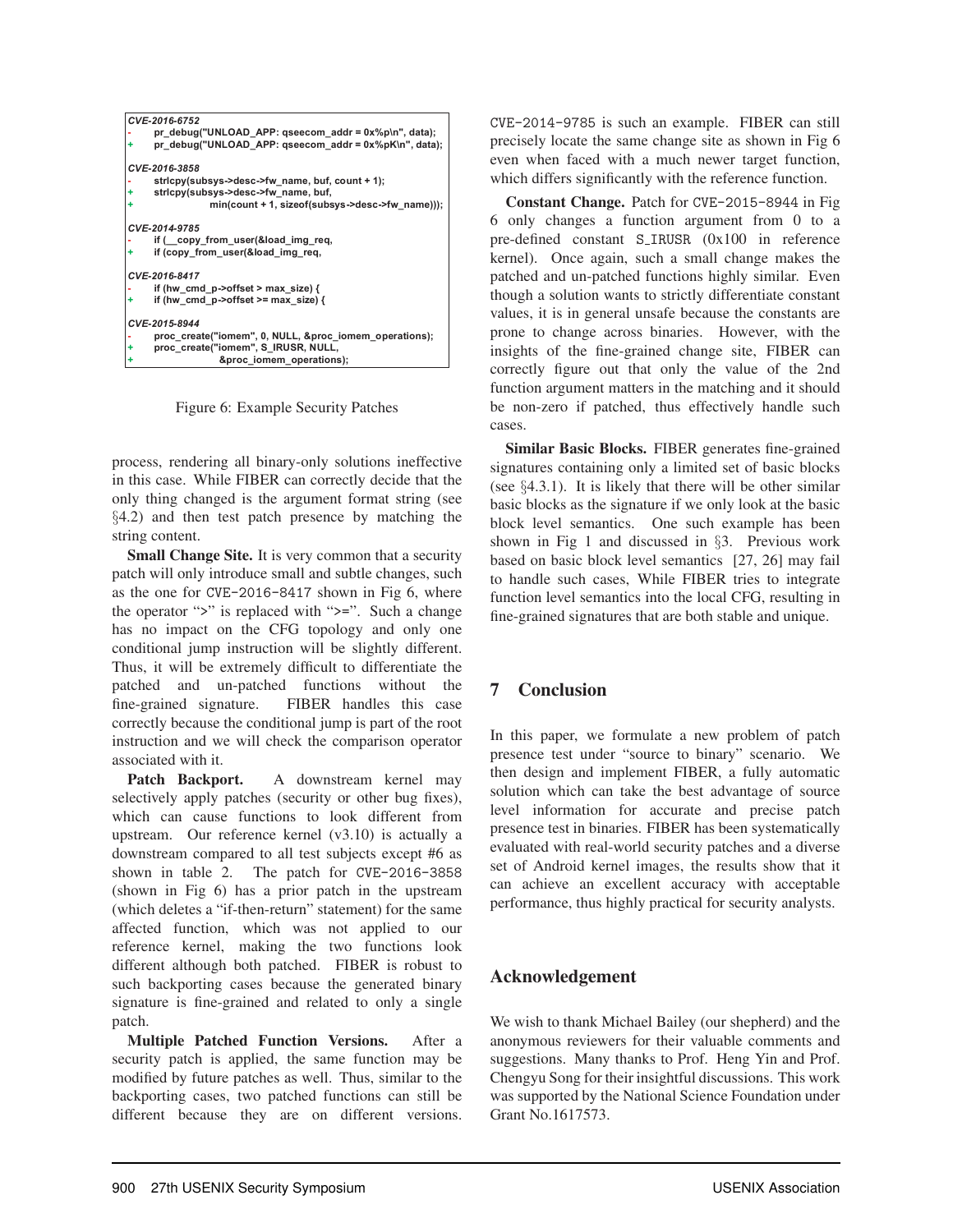### References

- [1] Android Security Bulletin. https://source. android.com/security/bulletin/.
- [2] BinDiff. https://www.zynamics.com/ bindiff.html.
- [3] CVE: Vulnerabilities By Year. https://www. cvedetails.com/browse-by-date.php.
- [4] Github Annual Report. https://octoverse. github.com/.
- [5] NetworkX Python Package. https://networkx. github.io/.
- [6] Security Patch for CVE-2015-8955. https://git.kernel.org/pub/ scm/linux/kernel/git/stable/ linux-stable.git/commit/?id= 8fff105e13041e49b82f92eef034f363a6b1c071.
- [7] T. Avgerinos, A. Rebert, S. K. Cha, and D. Brumley. Enhancing symbolic execution with veritesting. ICSE'14.
- [8] B. S. Baker. Parameterized duplication in strings: Algorithms and an application to software maintenance. *SIAM J. Comput.*, 26(5):1343–1362, October 1997.
- [9] M. Bourquin, A. King, and E. Robbins. Binslayer: Accurate comparison of binary executables. In *Proceedings of the 2nd ACM SIGPLAN Program Protection and Reverse Engineering Workshop*.
- [10] W. Cui, M. Peinado, Z. Xu, and E. Chan. Tracking rootkit footprints with a practical memory analysis system. USENIX Security'12.
- [11] L. de Moura and N. Bjørner. Z3: An efficient SMT solver. In *Tools and Algorithms for the Construction and Analysis of Systems*, 2008.
- [12] Q. Feng, M. Wang, M. Zhang, R. Zhou, A. Henderson, and H. Yin. Extracting conditional formulas for cross-platform bug search. ASIACCS'17.
- [13] Q. Feng, R. Zhou, C. Xu, Y. Cheng, B. Testa, and H. Yin. Scalable graph-based bug search for firmware images. CCS '16.
- [14] D. Gao, M. K. Reiter, and D. Song. Binhunt: Automatically finding semantic differences in binary programs. In *Information and Communications Security*, 2008.
- [15] F. K. Hwang, D. S. Richards, and P. Winter. *The Steiner tree problem*, volume 53. Elsevier, 1992.
- [16] J. Jang, A. Agrawal, and D. Brumley. Redebug: finding unpatched code clones in entire os distributions. Oakland'12.
- [17] L. Jiang, G. Misherghi, Z. Su, and S. Glondu. Deckard: Scalable and accurate tree-based detection of code clones. ICSE'07.
- [18] T. Kamiya, S. Kusumoto, and K. Inoue. Ccfinder: a multilinguistic token-based code clone detection system for large scale source code. *IEEE Transactions on Software Engineering*, 28(7):654–670, Jul 2002.
- [19] W. M. Khoo, A. Mycroft, and R. Anderson. Rendezvous: A search engine for binary code. In *2013 10th Working Conference on Mining Software Repositories (MSR)*, 2013.
- [20] S. Kim, S. Woo, H. Lee, and H. Oh. Vuddy: A scalable approach for vulnerable code clone discovery. Oakland'17.
- [21] J. Lee, T. Avgerinos, and D. Brumley. Tie: Principled reverse engineering of types in binary programs. NDSS'11.
- [22] Z. Li, S. Lu, S. Myagmar, and Y. Zhou. Cp-miner: finding copy-paste and related bugs in large-scale software code. *IEEE Transactions on Software Engineering*, 32(3):176–192, March 2006.
- [23] Z. Li, D. Zou, S. Xu, H. Jin, H. Qi, and J. Hu. Vulpecker: an automated vulnerability detection system based on code similarity analysis. ACSAC'16.
- [24] J. Ming, M. Pan, and D. Gao. ibinhunt: Binary hunting with inter-procedural control flow. In *Proceedings of the 15th International Conference on Information Security and Cryptology*.
- [25] OpenSignal. Android Fragmentation Visualized. https://opensignal.com/reports/ 2015/08/android-fragmentation/.
- [26] J. Pewny, B. Garmany, R. Gawlik, C. Rossow, and T. Holz. Cross-architecture bug search in binary executables. Oakland'15.
- [27] J. Pewny, F. Schuster, C. Rossow, L. Bernhard, and T. Holz. Leveraging semantic signatures for bug search in binary programs. ACSAC'14.
- [28] D. A. Ramos and D. Engler. Under-constrained symbolic execution: Correctness checking for real code. USENIX Security'15.